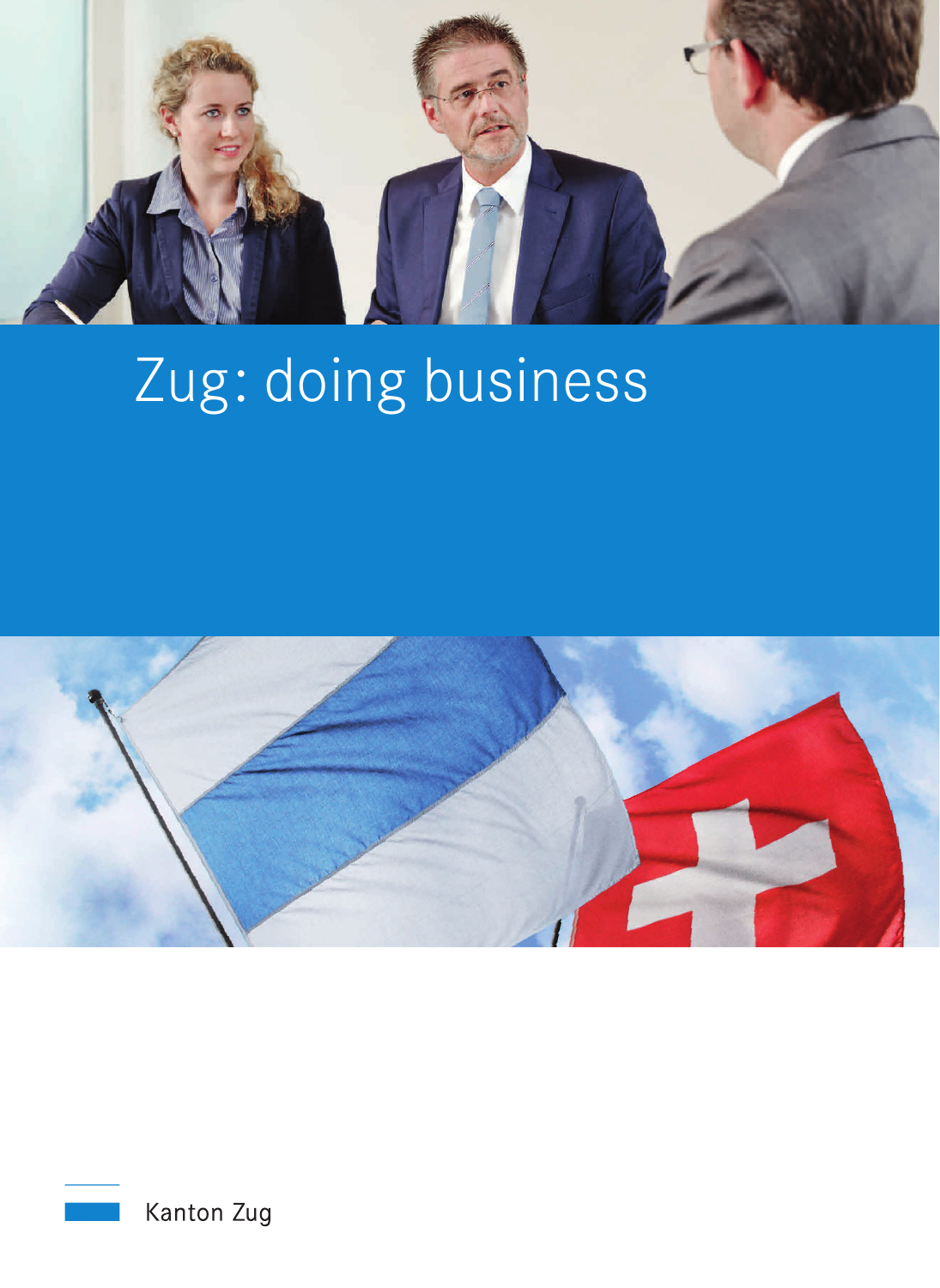This brochure was compiled with the support of

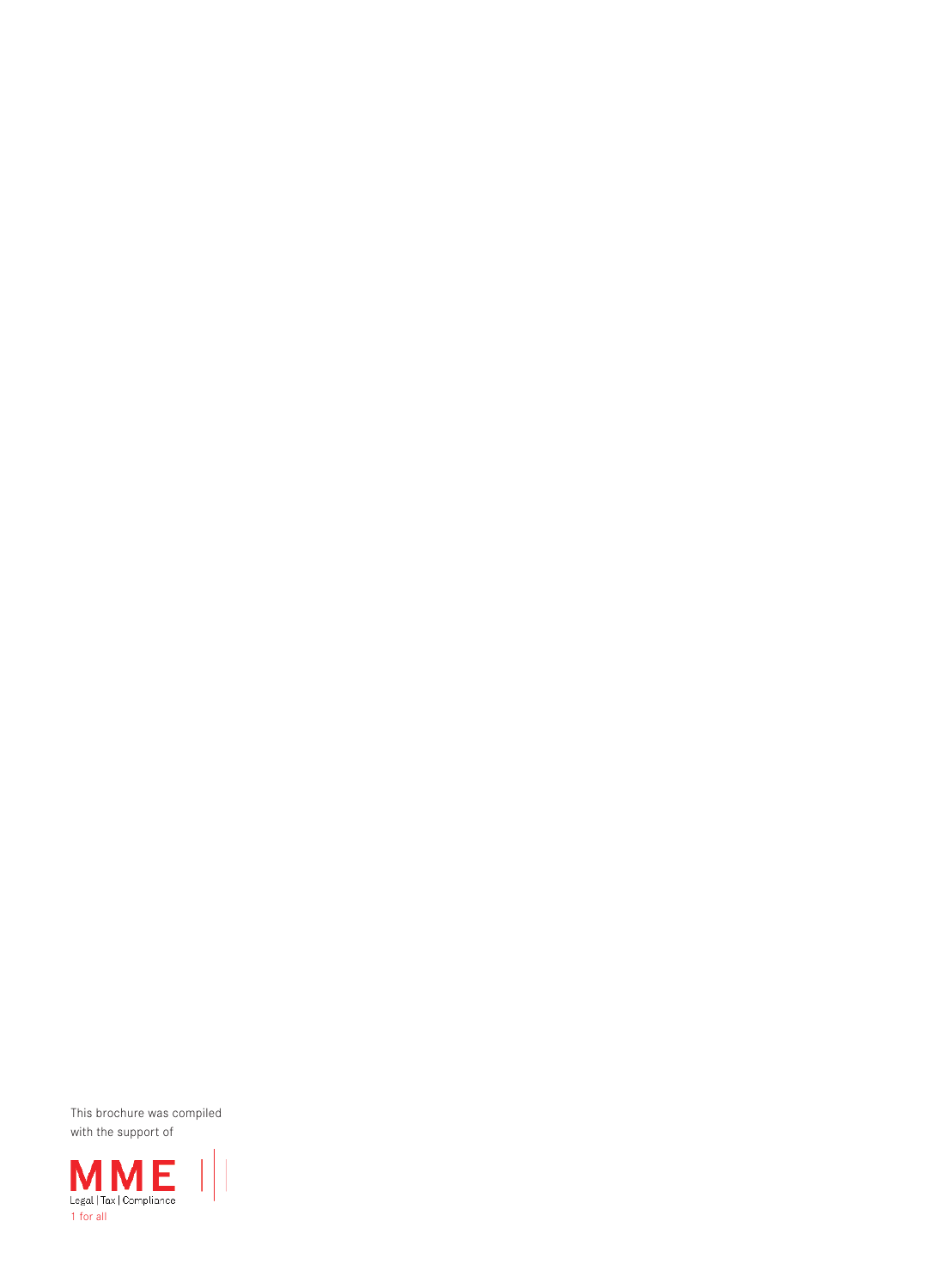# Doing business in the Canton of Zug

Are you interested in moving to the Zug Economic Area and setting up a company? Have you only recently begun doing business in the Canton of Zug? We eagerly await your arrival and wish you a warm welcome!

1

The Canton of Zug is one of the most popular areas in which to live and to do business – this is borne out by numerous independent ratings and studies. The unique "Spirit of Zug" is immediately noticeable. Formalities and bureaucracy are kept to a minimum: the Zug authorities have an excellent reputation when it comes to dealing with matters quickly and efficiently. The economic success of Zug is based on a long-term development strategy.

The Canton of Zug offers the best overall package. The outstanding locational conditions are applicable to everyone. Their core elements are made up of a unique mix of small and large, local and international firms; a closely knit network of service providers, suppliers and private institutions; investment in training, sport and culture; attractive taxes for legal entities and individuals; the availability of an efficient infrastructure and a fascinating living space.

This brochure "Zug: doing business" provides easily comprehensible information with references to further sources for topics relating to the various types of corporation, their foundation and management, corporate taxation, employment legislation and other framework conditions for business.

### The Economic Promotion Office is your point of contact

Our services are provided with you, as an entrepreneur, in mind. We are your partner, and we promote Zug as a business location. We are closely networked with local companies, trade associations, other associations and authorities and are committed to helping those wishing to settle or locate here. We will gladly deal with your concerns, please contact us:

Department of Economic Affairs Economic Promotion Office Aabachstrasse 5 6301 Zug/Switzerland Tel.: +41 41 728 55 04 www.zg.ch/economy economy@zg.ch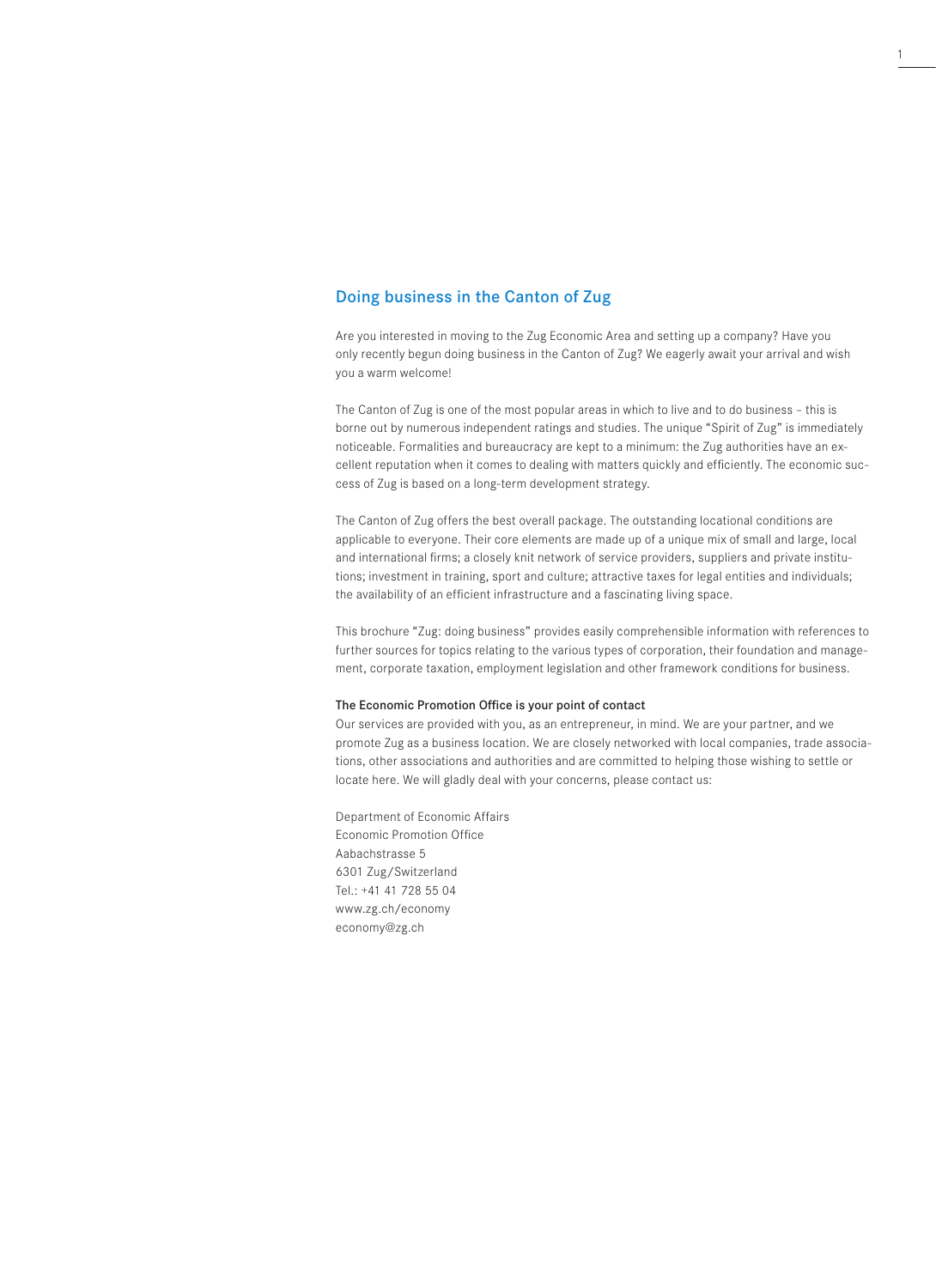# $\frac{2}{2}$  Table of contents

| ı.                      | Types of corporation (see also www.gruenden.ch)                                            | 5      |
|-------------------------|--------------------------------------------------------------------------------------------|--------|
| А                       | Types of business activity in Switzerland                                                  | 5      |
| $\mathbf{1}$            | Aktiengesellschaft and GmbH                                                                | 5      |
| 2                       | Branch operation                                                                           | 5      |
| 3                       | Partnership                                                                                | 5      |
| 4                       | Sole proprietorship                                                                        | 6      |
| 5                       | Contractual relationships                                                                  | 6      |
| 6                       | Antitrust law                                                                              | 6      |
| В                       | Aktiengesellschaft (AG)                                                                    | 6      |
| $\mathbf{1}$            | Capital stock                                                                              | 7      |
| 1.1                     | Capital stock, bearer and registered shares                                                | 7      |
| 1.2                     | Participation certificates                                                                 | 7      |
| $\overline{2}$          | The governing bodies of the corporation                                                    | 7      |
| 2.1                     | General meeting of shareholders                                                            | 7      |
| 2.2                     | Board of directors                                                                         | 7      |
| 2.3                     | Auditors                                                                                   | 8      |
| 3                       | Company name                                                                               | 8      |
| 3.1<br>3.2              | Choice of company name<br>Corporate domicile                                               | 8<br>9 |
| C                       |                                                                                            | 9      |
| D                       | Gesellschaft mit beschränkter Haftung (GmbH)<br>Conclusion                                 | 9      |
| E.                      | Further information                                                                        | 9      |
|                         |                                                                                            |        |
| ΙΙ.                     | Incorporation                                                                              | 10     |
| A                       | Preconditions                                                                              | 10     |
| 1                       | Notarization, certificate of incorporation, supporting documents, payment of capital       | 10     |
| В                       | Registration procedure                                                                     | 10     |
| $\mathbf{1}$            | Commercial register                                                                        | 10     |
| C                       | Time required                                                                              | 10     |
| D                       | Electronic registration                                                                    | 10     |
| III.                    | Management of corporations                                                                 | 11     |
| А                       | Corporate structure                                                                        | 11     |
| $\mathbf{1}$            | Shareholders' Meeting                                                                      | 11     |
| 2                       | Board of Directors and management                                                          | 11     |
| 3                       | Auditors                                                                                   | 11     |
| B                       | Accounting and financial statements                                                        | 12     |
| $\mathbf{1}$            | Principles                                                                                 | 12     |
| $\overline{\mathbf{c}}$ | Consolidated financial statements                                                          | 12     |
| $\mathsf C$             | Checklists (see annexes)                                                                   | 12     |
| IV.                     | Special provisions for foreign nationals                                                   | 13     |
| Α                       | General requirements for work permits                                                      | 13     |
| В                       | Free movement of persons between EU/EFTA member states                                     | 13     |
| $\mathbf{1}$            | Work and residence permit EU/EFTA                                                          | 13     |
| $\mathsf C$             | Obligation to register and permit application process                                      | 14     |
| $\mathbf{1}$            | Citizens of EU/EFTA member states (except Croatia)                                         | 14     |
| 1.1                     | Obligation to register for up to 90 working days per calendar year                         | 14     |
| 1.2                     | Process application procedure for work lasting more than 90 working days per calendar year | 14     |
| 1.3                     | Permanent residence permit                                                                 | 14     |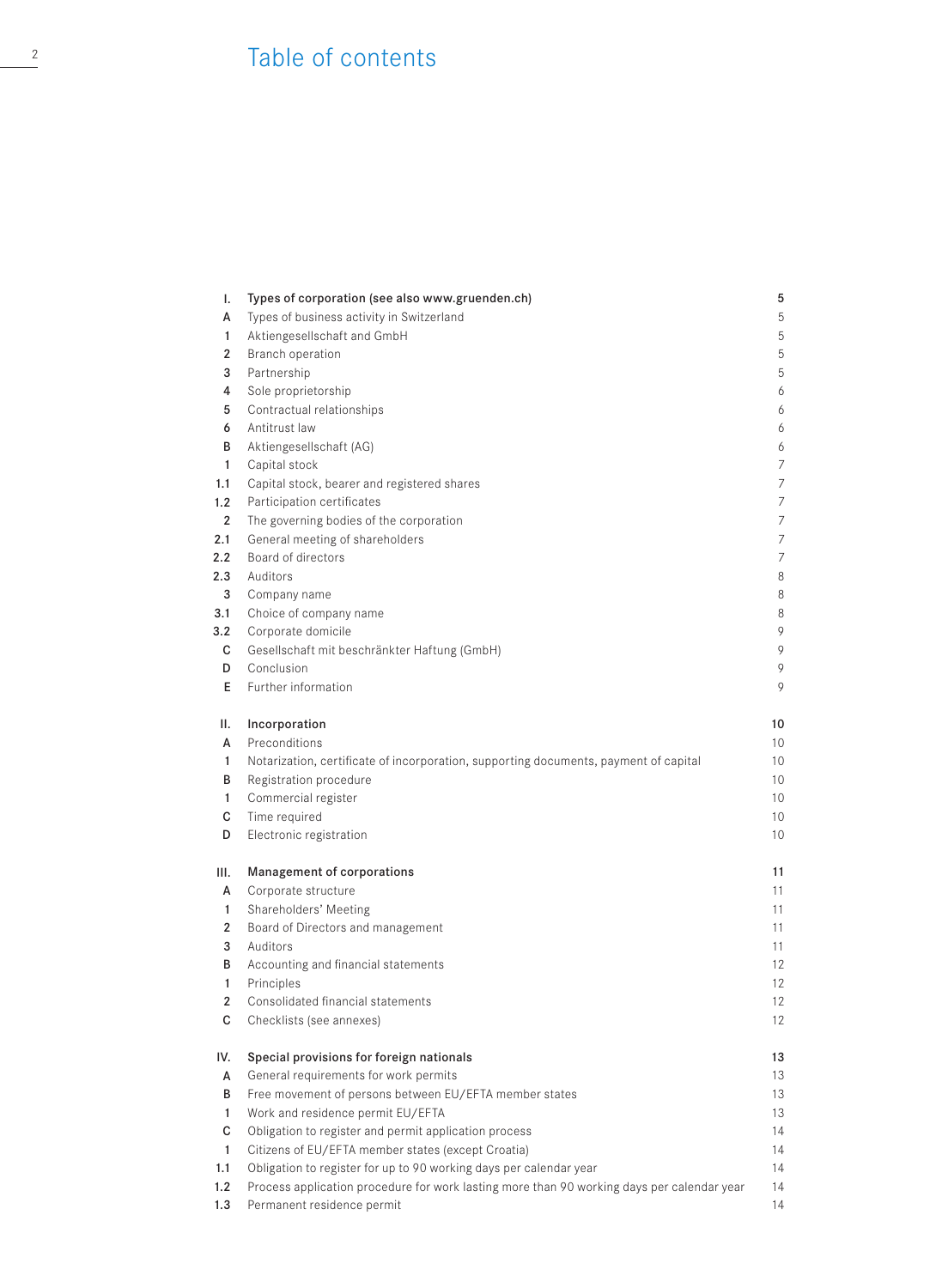| 1.4                    | Information/applications                                                                             | 15       |
|------------------------|------------------------------------------------------------------------------------------------------|----------|
| 2                      | Citizens of non-EU/EFTA member states                                                                | 15       |
| 2.1                    | Obligation to obtain permit for periods of up to four months / 120 working days per calendar year 15 |          |
| 2.2                    | Permit application process for work exceeding 4 months / 120 working days per calendar year          | 15       |
| 2.3                    | Permanent residence permit                                                                           | 16       |
| 2.4                    | Information / applications                                                                           | 16       |
| 3                      | Recognition of foreign qualifications                                                                | 16       |
| 4                      | Purchase of property by non-Swiss citizens                                                           | 16       |
| 4.1                    | Purchase for residential purposes                                                                    | 16       |
| 4.2                    | Purchase of commercial property                                                                      | 17       |
| 4.3                    | Information                                                                                          | 17       |
| V.                     | Corporate taxation                                                                                   | 18       |
| A                      | Principles of taxation                                                                               | 18       |
| B                      | Cantonal taxes and federal taxes                                                                     | 18       |
| С                      | Profit and capital tax                                                                               | 18       |
| 1                      | Participation deduction                                                                              | 18       |
| 2                      | Patent box                                                                                           | 19       |
| 3                      | Research & Development additional deduction                                                          | 19       |
| 4                      | Hidden reserves in the event of immigration from abroad                                              | 20       |
| D                      | Tax burden                                                                                           | 20       |
| 1                      | Profit tax                                                                                           | 20       |
| 2                      | Capital tax                                                                                          | 20       |
| E                      | Withholding tax                                                                                      | 20       |
| 1                      | Withholding tax on distribution of profits                                                           | 20       |
| $\overline{2}$         | Dividend distributions within the group                                                              | 21       |
| F                      | Value added tax                                                                                      | 21       |
| G                      | Double Taxation Agreements (DTA)                                                                     | 21       |
| H                      | Tax relief for companies                                                                             | 21       |
| VI.                    | Other framework conditions for business                                                              | 22       |
| А                      | Employment legislation/employment relationships                                                      | 22       |
| 1                      | General overview                                                                                     | 22       |
| $\overline{2}$         | Salary levels in Switzerland                                                                         | 22       |
| B                      | Social insurance law                                                                                 | 23       |
| 1                      | Types of social insurance (last amended January 1, 2015)                                             | 23       |
| 1.1                    | Three-pillar system                                                                                  | 23       |
| 1.2                    | Overview mandatory contributions social insurance (see annexes)                                      | 23       |
| 1.3                    | Old age and survivors' insurance (AHV)                                                               | 23       |
| 1.4                    | Disability insurance (IV)                                                                            | 23       |
| 1.5                    | Compensation for loss of earnings (EO)/maternity benefit (MSE)                                       | 23       |
| 1.6                    | Accident insurance (UVG)                                                                             | 24       |
| 1.7                    | Health insurance and daily sickness allowance (KV)                                                   | 24       |
| 1.8                    | Unemployment insurance (ALV)                                                                         | 24       |
| 1.9                    | Occupational insurance (BVG)                                                                         | 24       |
| 1.10                   | Family allowances (FAK/FLG)                                                                          | 24       |
| 1.11<br>$\overline{2}$ | International treaties                                                                               | 24<br>24 |
| 2.1                    | Cantonal Office for Social Security<br>Information and advice                                        | 24       |
| C                      | Bonded warehouses                                                                                    | 25       |
|                        |                                                                                                      |          |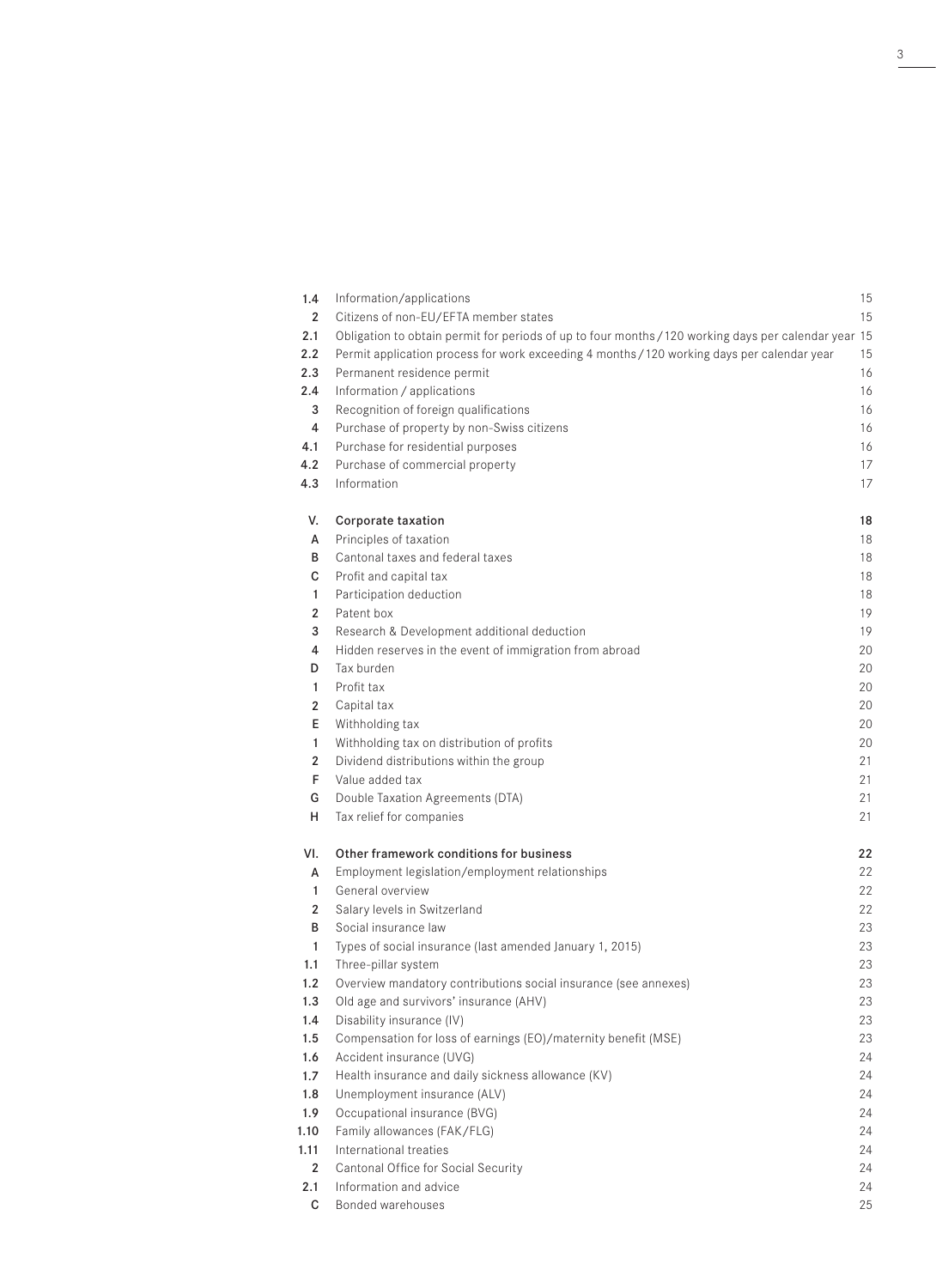| D     | Legal protection       | 25 |
|-------|------------------------|----|
| VII.  | Index                  | 26 |
| VIII. | Index of abbreviations | 28 |

 $\frac{4}{1}$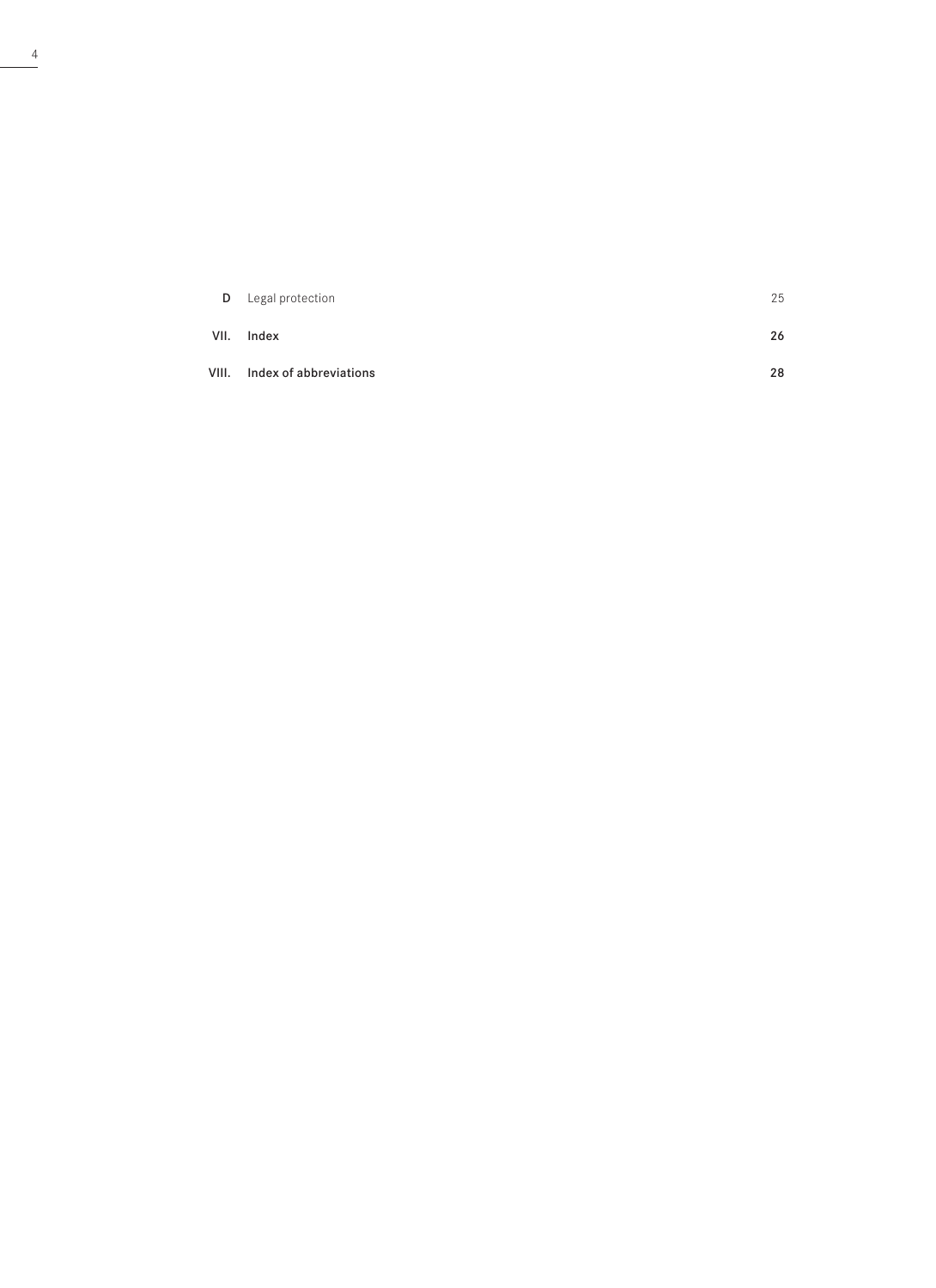# 1. Types of corporation in Switzerland  $\frac{5}{4}$

#### Types of business activity in Switzerland A

#### Aktiengesellschaft and GmbH 1

There are primarily two types of corporation when embarking upon business activities: The "Aktiengesellschaft (AG)" and the "Gesellschaft mit beschränkter Haftung (GmbH)". These two kinds of legal entities offer the following advantages:

- Liability and risk limited to capital
- Simplified transferability of participation rights/shares
- Regulated representation rights
- Comparable with foreign legal entities such as the German "GmbH", the US "Joint-Stock Company", the English "Limited Liability Company" and the French "Société Anonyme".

Besides forming an "AG" or a "GmbH", it is also possible to have a branch of a foreign corporation entered in the commercial register or to set up a private company which is not a legal entity in its own right.

#### Branch operation  $\mathfrak{p}$

Swiss law offers domestic and foreign companies that wish to maintain their status as a single legal entity but would like to expand the territorial basis of their operations the possibility of setting up branches.

Branches are commercial undertakings that have a certain degree of financial and commercial independence with respect to the principal company but which, however, are legally dependent on the principal company. Their corporate objective is to carry out operations on their own premises on an ongoing basis that are similar to those conducted by the principal company at its own headquarters. Branches do not have a separate legal personality.

Branches may be set up for the following types of corporation:

- AG, GmbH and cooperatives
- General partnerships and limited partnerships

It should be pointed out that for principal companies based abroad, an authorized representative domiciled in Switzerland must be entered in the commercial register.

#### Partnership 3

Partnerships are formed when at least two persons pursuing a common objective join forces governed by the terms of an agreement. Here, the members or the partners play a central role. The existence of the partnership depends on them and they are liable both with the partnership's assets and with their own private assets (there are exceptions in the case of limited partnerships). Partnerships, as opposed to AG and GmbH, do not have a separate legal entity. Therefore, a partnership per se cannot be subject to rights and obligations – it is always the partners themselves who exercise these rights and bear these obligations.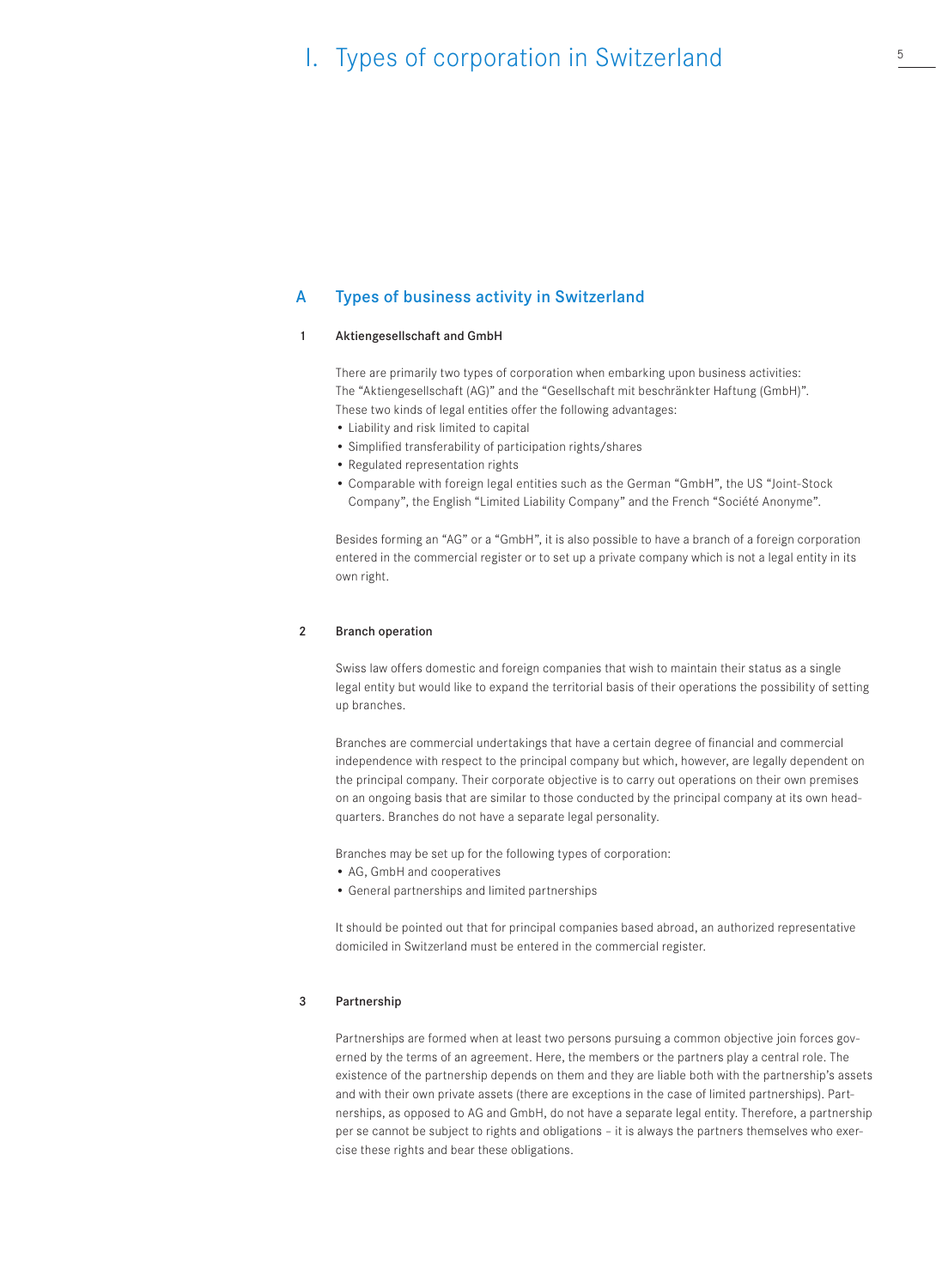Partnerships offer the following advantages:

- No minimum prescribed capital
- Relative freedom in terms of organizing the relationship of the partners inter se

Swiss law recognizes three types of partnership:

- Simple partnership (not suitable for permanent and commercial undertakings)
- General partnership
- Limited partnership

#### 4 Sole proprietorship

Sole proprietorship is established by a private individual commencing a commercial activity. The foundation procedure is straightforward. There are no minimum capital requirements. The name of the company must include the owner's surname – with or without his/her first name – (art. 944 et seq. CO). The owner of the sole proprietorship is liable with his/her entire private and business assets. Entry in the commercial register is mandatory if turnover exceeds CHF 100,000 per year. If the sole proprietorship attains sales revenues amounting to at least CHF 500,000 in a fiscal year, it is required to keep accounts and prepare financial statements. If it has a turnover of less than CHF 500,000, then it is only required to keep accounts of income and expenses and in respect of its financial situation.

#### 5 Contractual relationships

Business relationships can, of course, also be entered into on a purely contractual basis, e.g. based on an agency or sole distributorship agreement. There are numerous ways of structuring these kinds of agreements under Swiss contractual law, which only imposes a small number of restrictions governed by compulsory provisions.

#### 6 Antitrust law

Free competition in business is protected by the Swiss Cartel Act.

The Swiss Competition Commission is responsible for applying and enforcing these provisions (www.weko.admin.ch).

#### B Aktiengesellschaft (AG)

The AG is a legal entity in its own right with its own name. The corporation's capital is divided up into shares. The owners of the shares (the shareholders) exercise their rights at the General Meeting of Shareholders. Actual management of the AG is the exclusive responsibility of the Board of Directors and the managers (directors) appointed by the Board. The text of the provisions governing companies limited by shares is available at www.admin.ch/ch/d/sr/c220.html (art. 620 et seq. CO).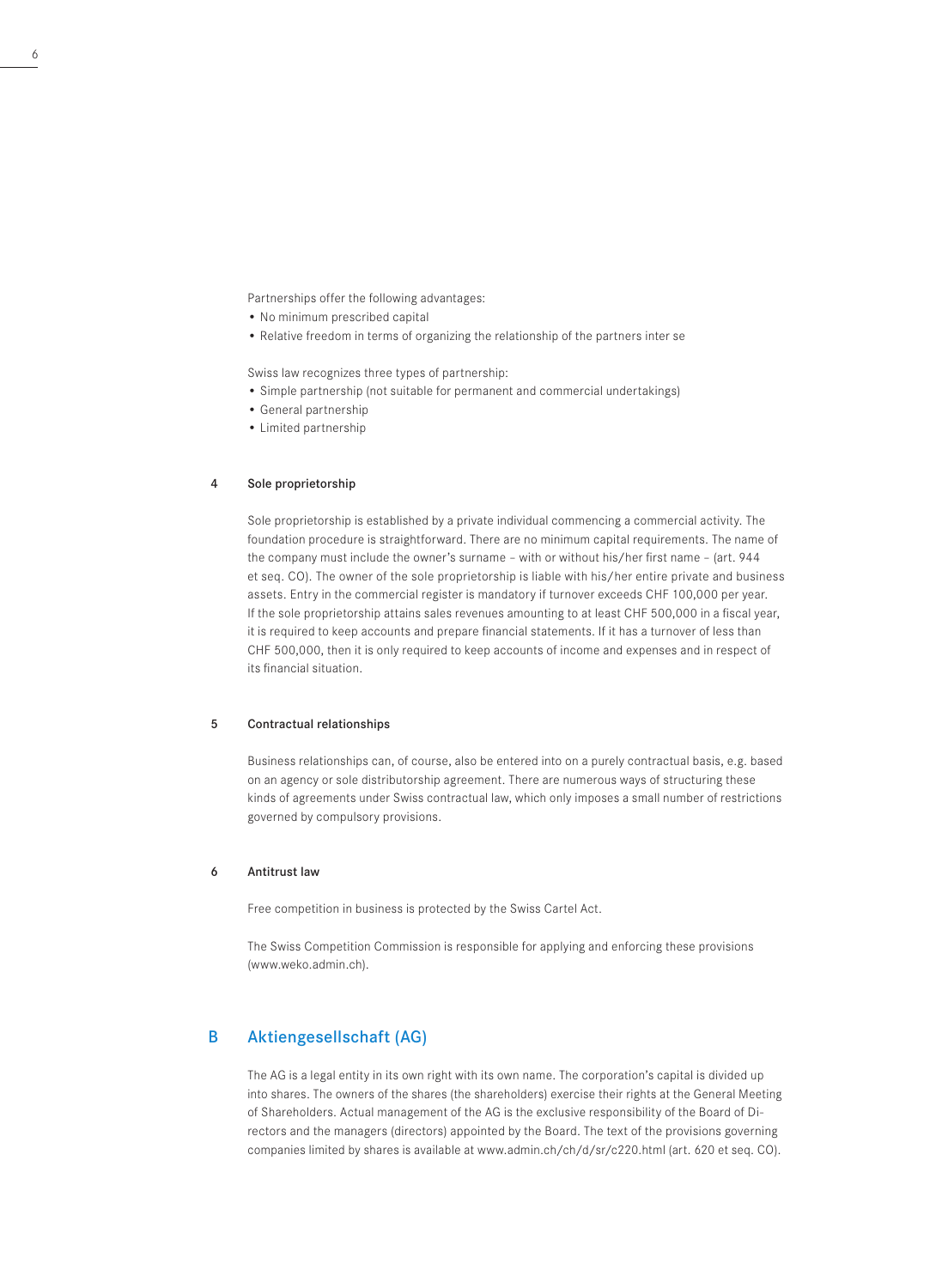#### Capital stock 1

| 1.1 Capital stock, bearer<br>and registered shares | An AG must have a capital stock of at least CHF 100,000. The capital stock may be divided up into<br>bearer and/or registered shares. Bearer shares are only permitted if the company has listed equity<br>securities on a stock exchange or if the bearer shares are designed as book effects within the<br>meaning of the Federal Act on Intermediated Securities of October 3, 2008 and are deposited with a<br>custodian designated by the company in Switzerland or are entered in the main register. The nominal<br>value of these shares must be at least CHF 0.01. When establishing the corporation, each share must<br>be paid up to at least 20% of its nominal value, but the total paid-up share capital must amount to<br>at least CHF 50,000.                                                                                                                                                                                    |
|----------------------------------------------------|-------------------------------------------------------------------------------------------------------------------------------------------------------------------------------------------------------------------------------------------------------------------------------------------------------------------------------------------------------------------------------------------------------------------------------------------------------------------------------------------------------------------------------------------------------------------------------------------------------------------------------------------------------------------------------------------------------------------------------------------------------------------------------------------------------------------------------------------------------------------------------------------------------------------------------------------------|
| 1.2 Participation<br>certificates                  | One portion of the share capital can also be issued in the form of what are known as participation<br>certificates. Essentially, these are shares without voting rights.                                                                                                                                                                                                                                                                                                                                                                                                                                                                                                                                                                                                                                                                                                                                                                        |
|                                                    | One or more individuals or legal entities are required to form an AG. If the shareholders are individ-<br>uals, it is irrelevant by Swiss corporate law whether they are Swiss nationals or foreigners. On the<br>other hand, setting up an AG can become somewhat more complicated if one or more of the founding<br>shareholders are foreign companies.                                                                                                                                                                                                                                                                                                                                                                                                                                                                                                                                                                                       |
| $\overline{2}$                                     | The governing bodies of the corporation                                                                                                                                                                                                                                                                                                                                                                                                                                                                                                                                                                                                                                                                                                                                                                                                                                                                                                         |
|                                                    | The AG is made up of three governing bodies: the General Meeting of Shareholders, the Board of<br>Directors and the auditors.                                                                                                                                                                                                                                                                                                                                                                                                                                                                                                                                                                                                                                                                                                                                                                                                                   |
| 2.1 General Meeting of<br>Shareholders             | The General Meeting of Shareholders is the supreme governing body of the company. It is assigned<br>the following non-transferable powers:<br>• to draw up and amend the Articles of Incorporation;<br>• to elect the members of the Board of Directors and the auditors;<br>• to approve the management report and the consolidated financial statements;<br>• to approve the annual financial statements and to resolve on the distribution of net earnings<br>(in particular, to set the dividends and the management bonuses);<br>• to grant discharge to the members of the Board of Directors;<br>• to resolve on matters reserved under the law or under the Articles of Incorporation for the<br>General Meeting of Shareholders.<br>The General Meeting of Shareholders must be convened at least once a year (within six months<br>of the end of the fiscal year). Extraordinary meetings may be convened at any time by the Board of |
| 2.2 Board of Directors                             | Directors, by shareholders representing at least 10% of the capital stock or by the auditors.<br>The Board of Directors is the management board of the AG. It is assigned with non-transferable and<br>inalienable duties under the law (e.g. overall management of the company, definition of the man-<br>agement structure, overall supervision of employees entrusted with managerial tasks, preparation of<br>the annual report etc.) The Board of Directors, based on corresponding provisions in the Articles<br>of Incorporation or in the Organizational Regulations, is free to assign the delegable portion of man-<br>agerial tasks to individual members (delegates) or to third parties (managers or authorized officers).<br>The Board of Directors is made up of one or several members. There is no requirement for a<br>board member to be a shareholder. The corporation must have the capacity to act in Switzerland.        |

This means that it must be represented by at least one person domiciled in Switzerland and with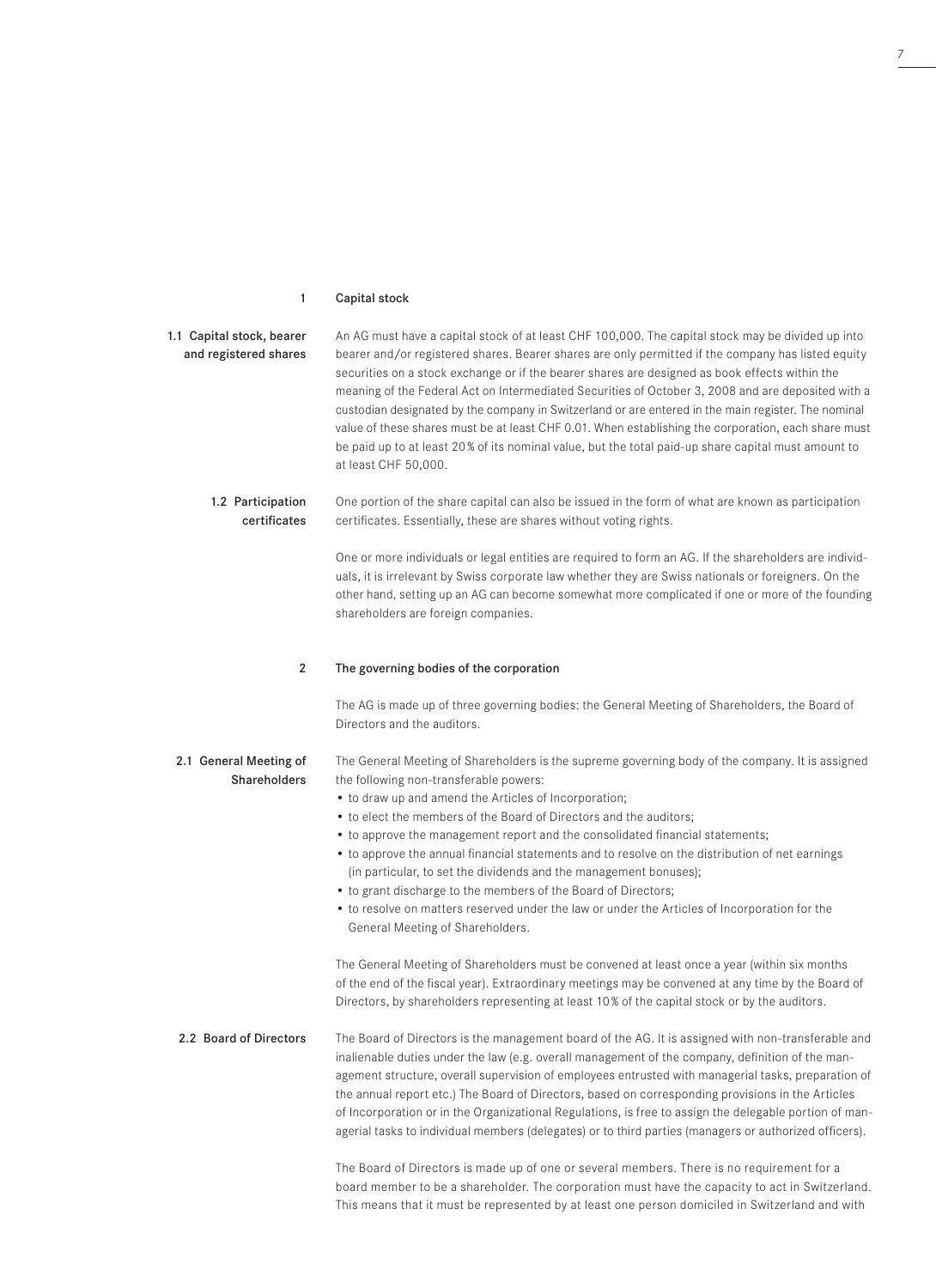sole signatory power. This requirement may be satisfied by a member of the Board of Directors or by a manager.

The responsibility of the auditors is to ascertain whether the accounts, the financial statements and, wherever applicable, the consolidated financial statements as well as the recommendation to the General Meeting of Shareholders with regard to the distribution of the balance sheet profit are in line with the law and the Articles of Incorporation. Publicly owned companies and companies required to prepare consolidated financial statements must undergo an ordinary audit. An ordinary audit must also be conducted for any companies in respect of which two of the following variables are exceeded during two consecutive fiscal years: 2.3 Auditors

- balance sheet total of CHF 20 million;
- turnover of CHF 40 million;
- an annual average of 250 full-time employees.

Companies falling short of the criteria for an ordinary audit must undergo a limited audit. This type of audit is known as an "audit review" or "review". It is based on summary examinations, analyses and interviews with the Board of Directors and management. Companies subject to limited audits and with an annual average of a maximum of 10 full-time employees may dispense with engaging an audit firm provided all the shareholders grant their approval.

The audit firm must be registered at the Federal Audit Oversight Authority in Berne (www.rab-asr.ch).

#### Company name 3

# 3.1 Choice of company name

In principle, the company name can be freely chosen. However, the name must clearly differ from any other company names already registered, must not deceive and must not run contrary to public interests. The name chosen may be fanciful or it may be an objective description. The suffix "AG" must be added to all company names chosen for joint-stock companies, including fanciful names. The use of merely objective terms is not suitable for individualizing a legal entity due to their lack of distinctiveness. Combinations of objective descriptions, i.e. objective descriptions incorporating fanciful elements or to which individualized features are added are admissible as company names.

Company names essentially made up of objective terms or sector descriptions, given the similarity of such names, are only accorded a limited measure of protection because objective terms as such cannot be monopolized.

It is advisable to have the company name checked at the cantonal commercial registry (www.zg.ch/hra) before incorporation. All those company names already registered can be retrieved on the website of the Federal Registry of Commerce (www.zefix.ch). There you can also check whether a company name is still available and there is a list of companies with similar names (regix.ch). Further information on companies already entered in the commercial register is available online at www.teledata.ch (a fee is levied) or at the cantonal commercial registries (free of charge).

In most cases, it is advisable to protect not only the registration of the company name but also any relevant brands/trademarks and the domain name. The Swiss Federal Institute of Intellectual Property (www.ige.ch) is responsible for the protection of brands and trademarks.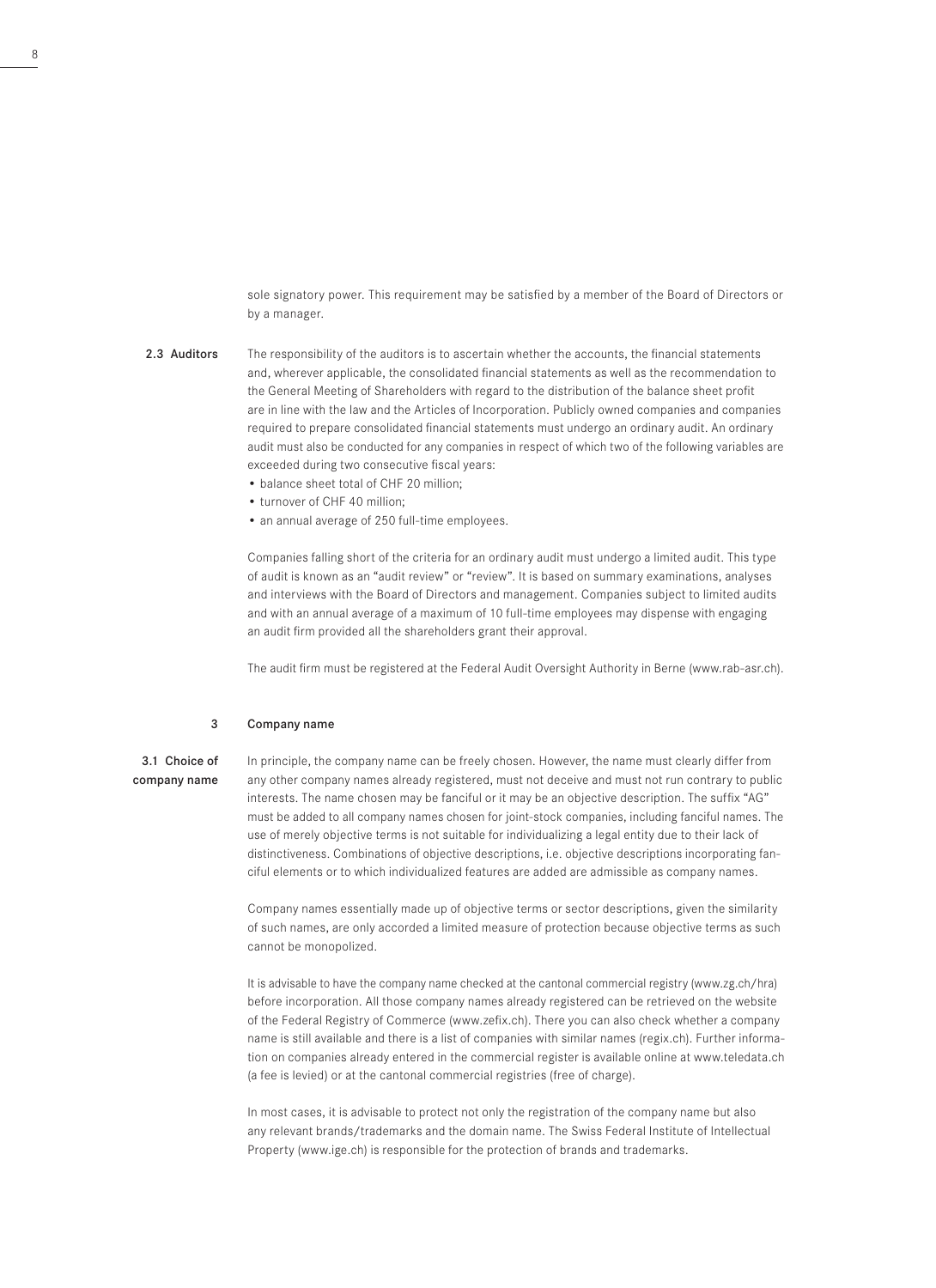### 3.2 Corporate domicile

The company's domicile can be chosen anywhere within Switzerland. If the statutory domicile does not coincide with the place where the company is actually managed, this could be of relevance with regard to taxation. As a rule, liability for tax exists at the place where the company is actually managed (place of business) and not at the domicile shown in the registration documents.

#### Gesellschaft mit beschränkter Haftung (GmbH) C

Like the AG, the GmbH is a legal entity in its own right. Since the GmbH is very similar to the AG, please refer to the comments regarding the company name, domicile and articles of incorporation. The incorporation of a GmbH, in the same way as for an AG, only requires one person (individual or legal entity). The GmbH must be represented by a person residing in Switzerland. This person can be a shareholder or a manager. The nominal capital, amounting to at least CHF 20,000, must be fully paid in. There is no statutory cap on the nominal capital. The minimum nominal value per share must be at least CHF 100. In the event of recapitalization this figure may be reduced to one Swiss franc. Shareholders may hold more than one share.

In the same way as for AGs, the law provides for three governing bodies at a GmbH: the General Meeting of Shareholders, the management and the auditors.

With regard to the arrangements for auditors reference can be made to the comments above on AGs.

#### **Conclusion** D

A glance at statistics shows that the AG is by far the most popular type of corporation. There are various reasons for this. It is often said that the AG's higher capital base makes it more creditworthy and that the GmbH is unsuitable for larger corporations because of the limitations to the transferability of its shares. The advantages of GmbHs and partnerships include the lower capital requirements, the possibility of establishing further duties in the Articles of Incorporation and the principle of Selbstorganschaft [managerial and representational functions exercised by the members themselves].

Given its corporate organizational structure (separate legal personality) the GmbH is also suitable for transformation later on into an AG.

Further information (see brochure: "Zug: key contacts"): E

# – Zug Attorney's Association

– Fiduciary Association of Zug ZTV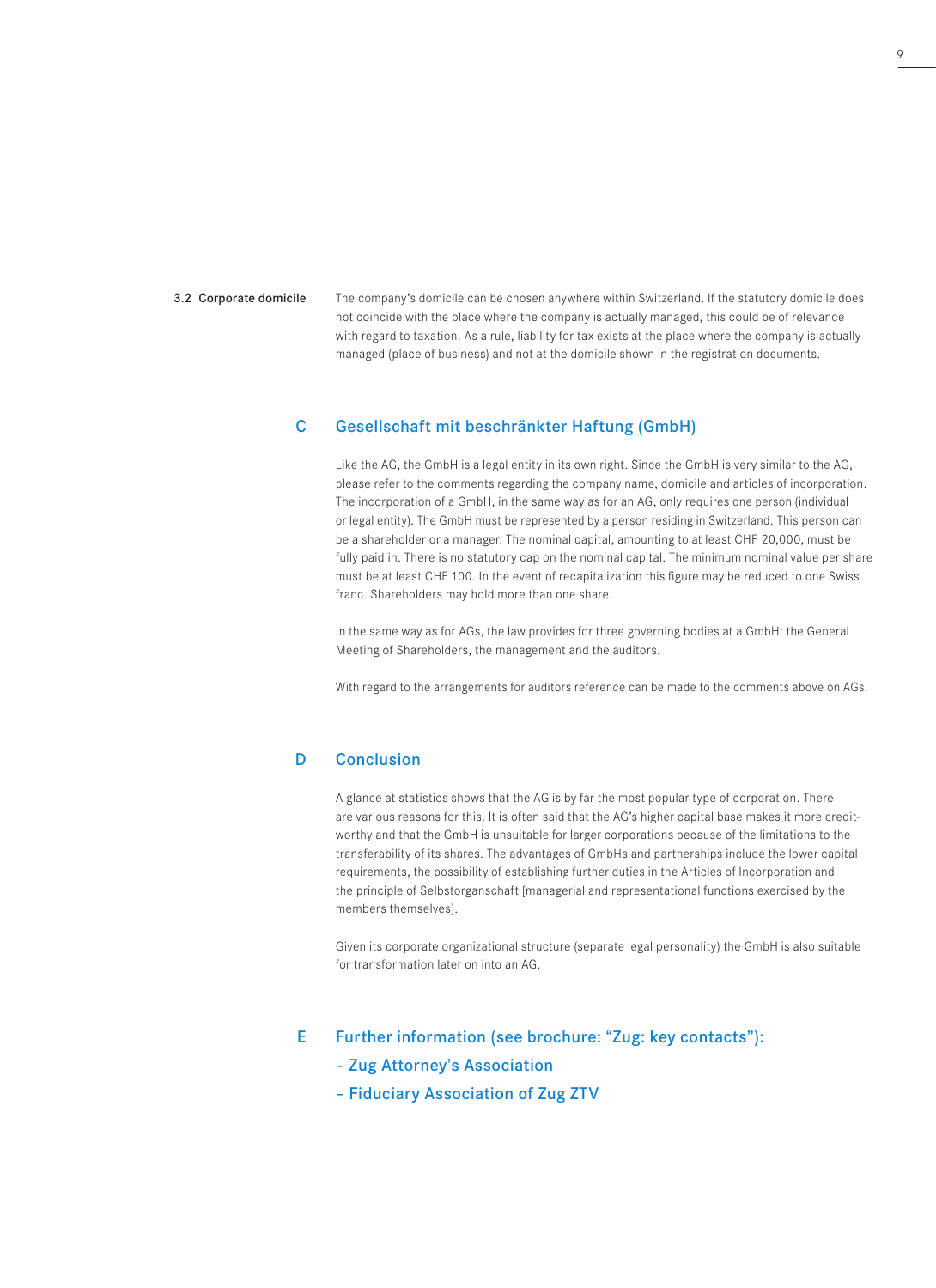# II. Incorporation

#### A **Preconditions**

#### 1 Notarization, certificate of incorporation, supporting documents, payment of capital

An AG or a GmbH can be set up quickly and easily. In order to set up an AG or a GmbH a foundation document must be notarized by an authorized notary (a lawyer with a license to act as a notary public). When the foundation takes place the following documents must be submitted to the notary: (1) Articles of Incorporation, (2) declaration of acceptance of mandate by auditing firm (if applicable), (3) confirmation by a recognized depositary (bank) that the share capital or foundation capital has been paid in and is freely available to the corporation, (4) domicile acceptance statement in those cases in which the corporation will not have its own offices following the foundation.

#### B Registration procedure

#### 1 Commercial register

Following foundation the corporation must apply to be entered in the commercial register (www. hrazg.ch). This application must be accompanied by the certification of incorporation together with original copies of the other documents mentioned above.

It should be noted that during the registration procedure, the share capital lodged with the depositary (a bank) remains blocked. The registration procedure concludes when the corporation is formally entered in the commercial register. The company, however, is only able to freely dispose of the paidin capital after an excerpt from the commercial register detailing the company's registration has been submitted to the depositary. Capital deposit account facilities are provided by all banks.

#### C Time required

By way of clarification of the time required, reference may be made to the following diagram showing the steps and time involved during the foundation of a company:

| Drafting foundation documents with supporting documents                   | 1 to 5 days                 |
|---------------------------------------------------------------------------|-----------------------------|
| Certificate of Incorporation, Articles of Incorporation, application etc. | 1 to 5 days                 |
| Clarification of domicile and auditors                                    |                             |
| Paying in of capital                                                      |                             |
| First meeting of shareholders                                             | less than $\frac{1}{2}$ day |
| Registration commercial register                                          | 3 to 7 days                 |

#### D Electronic registration

www.easygov.swiss: EasyGov is a service provided by SECO (State Secretariat for Economic Affairs) aimed at supporting and simplifying the process of setting up companies in Switzerland.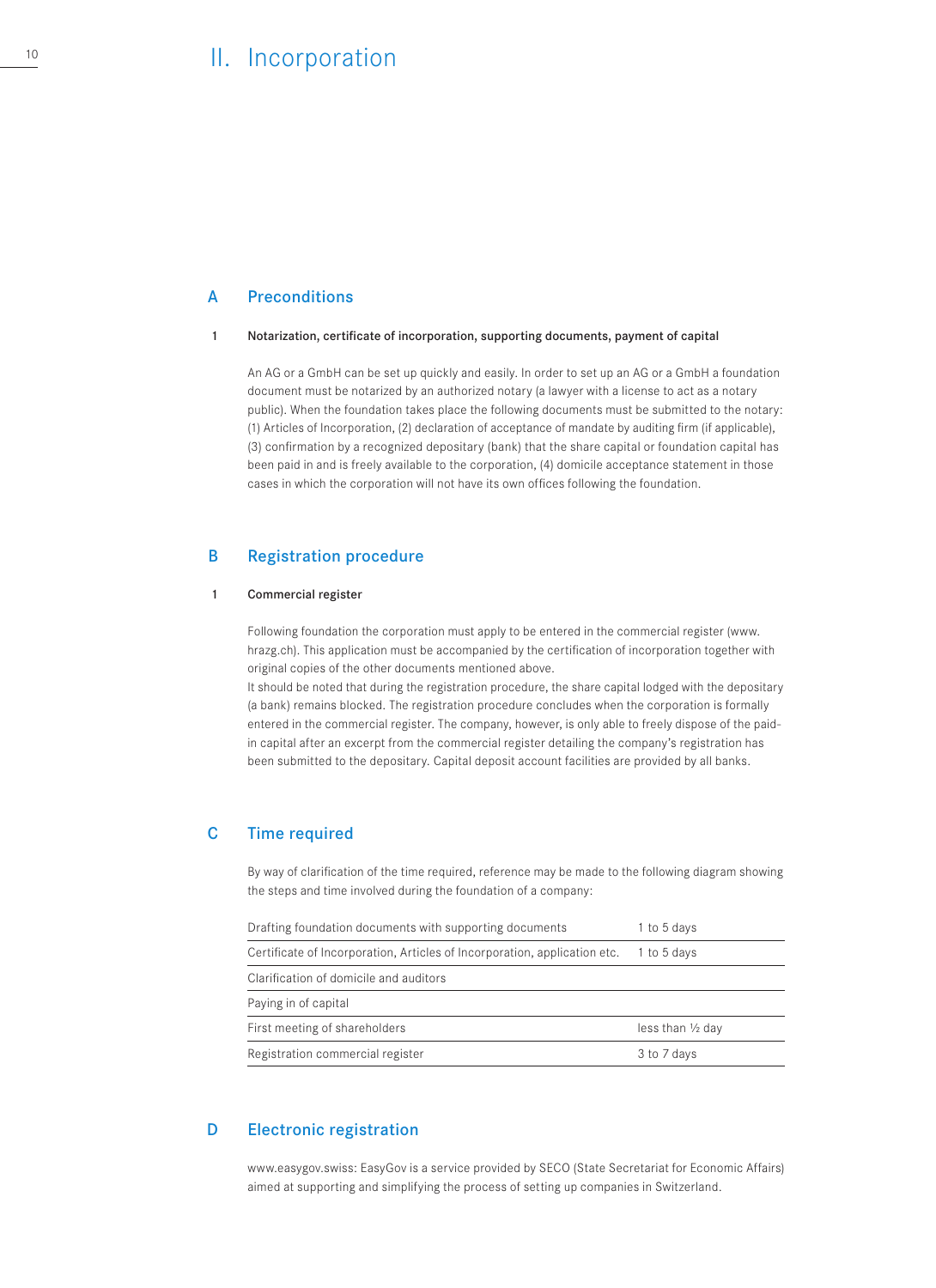# III. Management of corporations  $\frac{11}{2}$

#### A Corporate structure

#### 1 Shareholders' Meeting

The shareholders' meeting is the supreme governing body of the AG and the GmbH. In the case of AGs the shareholders' meeting exercises conclusive powers. The other powers are vested in the Board of Directors. In the case of GmbHs the shareholders' meeting is also the supreme governing body. However, as opposed to the AG, the shareholders' meeting has further, non-transferable powers. It may exercise a greater influence over the company's business. In addition, all the shareholders in a GmbH are, generally speaking, entitled to jointly perform managerial tasks.

The organization of partnerships is primarily regulated according to the provisions of the partnership agreement.

#### 2 Board of Directors and Management

Companies (corporations and partnerships) have an organizational structure. Generally speaking, Swiss company law is drafted in a way that enables companies to establish a tailor-made organizational structure within the existing legal constraints.

A corporation is usually managed by the Board of Directors itself and by the managers appointed by the latter. The responsibilities and powers of the managers should preferably be set down in detail in organizational regulations in order to reduce personal liability.

When appointing managers care should be taken to ensure that foreign managers, inter alia, have a work permit.

In an AG the shareholders' meeting must elect the board of directors to act independently of the shareholders' meeting (Drittorganschaft). In a GmbH and in a partnership managerial duties are exercised by the shareholders/partners themselves, unless otherwise provided for in the articles of incorporation or partnership agreement (Selbstorganschaft).

#### 3 Auditors

The auditors, which check whether proper accounts are kept, are elected by the shareholders' meeting in AGs and GmbHs. Together with the board of directors and/or management and the shareholders' meeting it constitutes the third corporate body of an AG or GmbH.

Partnerships are also required to keep accounts and prepare financial statements under certain conditions. Under the law, no auditors or audits are envisaged in the organizational structure of partnerships.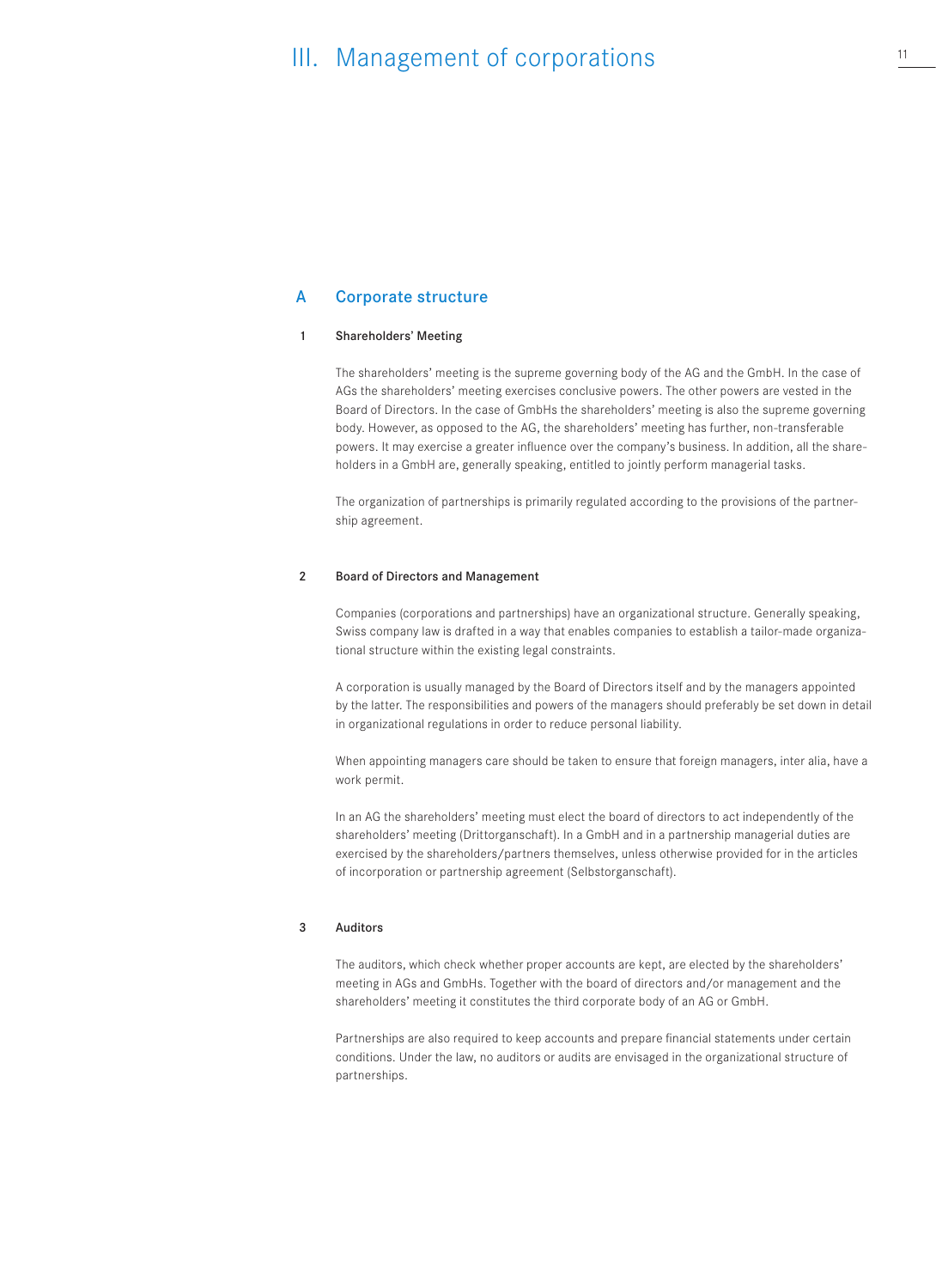#### B Accounting and financial statements

#### 1 Principles

Legal entities, sole proprietorships and partnerships are all required to keep accounts and prepare financial statements if they have achieved a turnover of at least CHF 500,000 in the preceding fiscal year. Sole proprietorships and partnerships, inter alia, are released from the obligation to prepare financial statements if their turnover is less than CHF 500,000.

The accounts provide the basis for the financial statements. They record any transactions and facts required to portray the company's financial position, cash flows and results of operations.

A minimum structure is required under the law for the balance sheet and income statement. When drawing up the balance sheet and income statement, it is important to comply with the principles of proper accounting (completeness, clarity, materiality, prudence, continuity etc.) It should be possible to assess the financial position and results of operations as reliably as possible. But this does not mean that even a transparent set of accounts complies with the "true and fair view" principle because the valuation rules anchored in law, even under the new accounting laws, allow the creation of socalled hidden reserves.

#### $\overline{2}$ Consolidated financial statements

Holding companies which, by means of majority voting rights or in some other way, exercise control over one or more other companies and which, in addition, meet two of the following criteria:

- total assets of more than CHF 20 million
- turnover of more than CHF 40 million or
- an annual average of more than 250 full-time employees,

are obliged to prepare consolidated financial statements each year.

Holding companies are also obliged to prepare consolidated financial statements if: consolidated financial statements are required for the reliable assessment of the economic situation or shareholders holding at least 20 percent of the nominal capital request consolidated financial statements. Apart from the general principles of the proper presentation of accounts, the consolidated financial statements, under certain circumstances, must be drawn up in accordance with recognized (international or national) accounting standards (e.g. the "International Accounting Standard (IAS)", the "U.S. Generally Accepted Accounting Principles (U.S. GAAP)" or corresponding EU guidelines).

#### C Checklists (see annexes)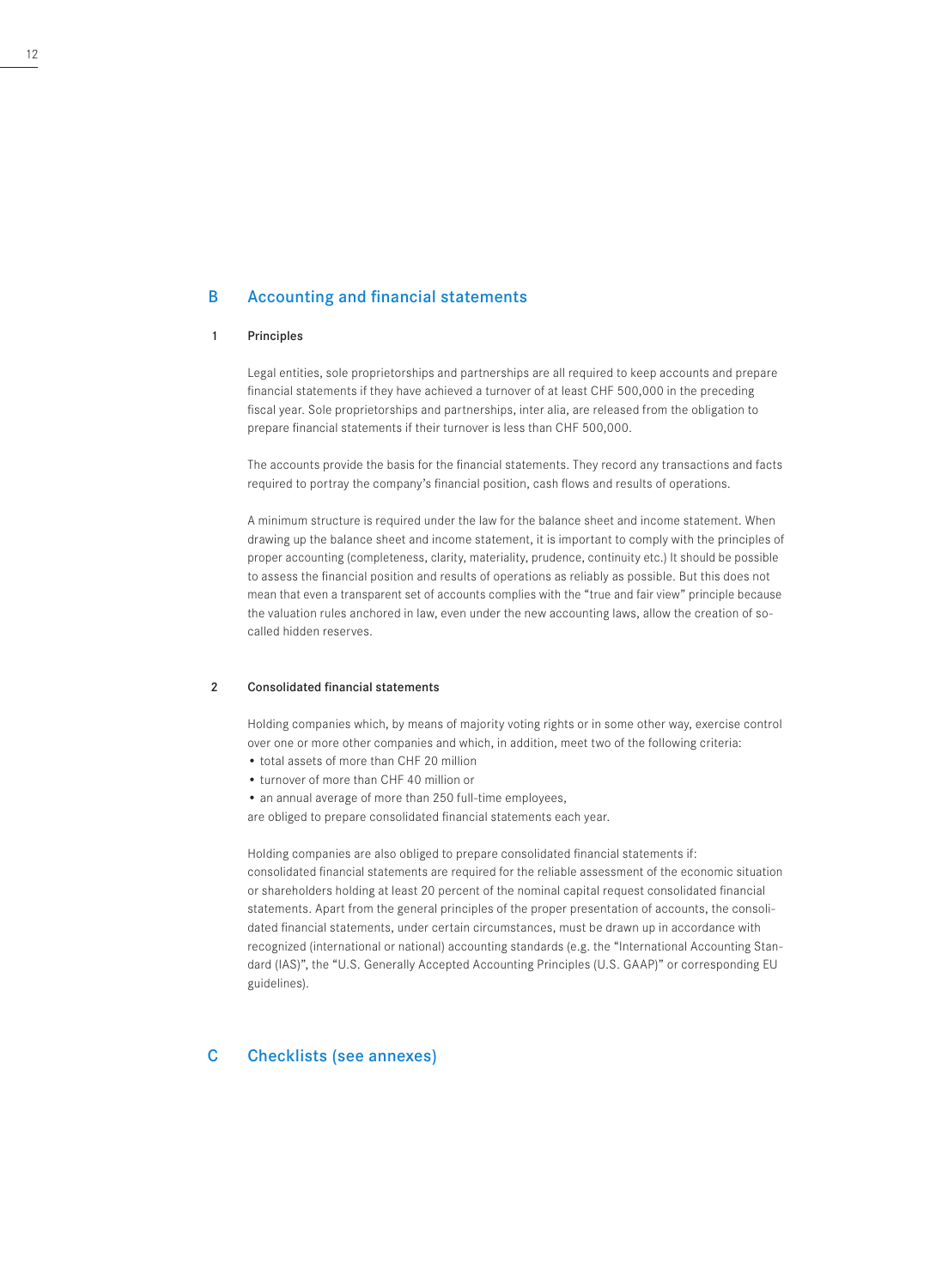| General<br>requirements                                                 | EU/EFTA              | Non-EU/EFTA                     |
|-------------------------------------------------------------------------|----------------------|---------------------------------|
| Priority to domestic<br>employees                                       | no                   | yes (CH / EU / EFTA)            |
| Working conditions<br>(salary, housing) in line<br>with local standards | yes                  | yes                             |
| Quota                                                                   | no                   | yes                             |
| Legal claim                                                             | yes                  | no                              |
| Office responsible                                                      | Office for Migration | Office for Economy and<br>Labor |
| Posted employees,<br>cross-border services                              | see flowchart        | see flowchart                   |

#### General requirements for work permits A

#### Free movement of persons between EU/EFTA member states B

#### Work and residence permit EU/EFTA 1

Since the entry into force of the Bilateral Treaties between the European Union (EU) and Switzerland, also applicable to the European Free Trade Association (EFTA), citizens of these countries residing in Switzerland for profit-making purposes generally have a legal claim to be granted access to the labor market provided the provisions envisaged in the agreements are fulfilled. The Office for Migration approves residence and work permit applications based on the submission of an employment contract.

Since June 1, 2016 Bulgaria and Romania have been granted the same status as the other EU/EFTA member states. Croatian nationals have also benefited from the AFMP since January 1, 2017. However, special transitional provisions apply to them as employed workers until December 31, 2021: restrictions under labor market law (priority for Swiss nationals and control of wage and working conditions) continue to apply, and their admission is subject to a quota based on maximum numbers.

Since January 1, 2019, Croatian nationals who settle in Switzerland to take up self-employment will receive a residence permit (B EU/EFTA permit) under the same conditions that apply to EU-25/EFTA nationals. They must provide proof of self-employment when submitting the application and are no longer subject to the establishment period and maximum numbers.

Further information on the free movement of persons can be found at www.zg.ch/afm or www.sem.admin.ch. The forms mentioned below for the various types of permit can be found at www.zg.ch/afm.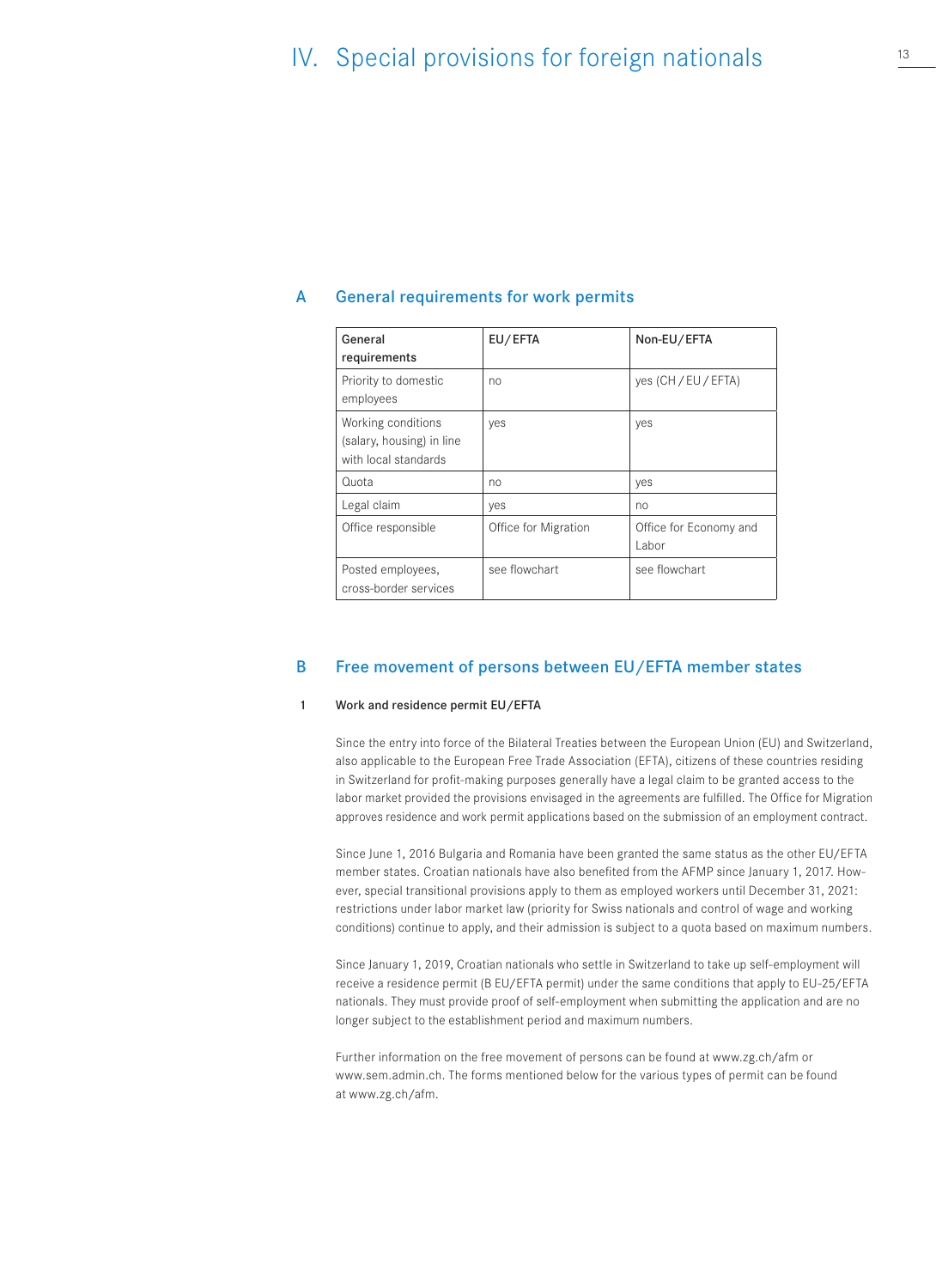#### $\mathbf{C}$ Obligation to register and permit application process

#### 1 Citizens of EU/EFTA member states (except Croatia)

1.1 Obligation to register for up to 90 working days per calendar year These citizens do not require any work permits for staying and taking up employment for periods of up to 90 working days per calendar year. Similarly, independent service providers and posted workers are allowed to provide cross-border services during a total of 90 working days per calendar year in Switzerland. However, these groups of persons are obliged to register if the duration of their activities exceeds eight days in any calendar year. Generally speaking, this obligation to register must be fulfilled (see flow chart).

Exception: for work activities in the main and ancillary building trades, gardening and landscaping, catering (incl. hotel trade), cleaning services in companies and households, surveillance and security services, travel industry (exception: trade fairs and circuses) and in the erotic industry, the obligation to register begins from the first day of employment, regardless of the duration of the assignment.

The application must be submitted using the free online registration service at www.sem.admin.ch. Application by fax/email is not possible.

1.2 Process application procedure for work lasting more than 90 working days per calendar year

If a service provider or a posted worker requires more than 90 working days in any given calendar year for work activities, a quota-based application may be submitted for a limited short-term permit per person for the duration of the work (form D1).

The following residence permits may be granted to employees taking up employment in Switzerland:

- short-term residence permit EU/EFTA for max. four months uninterruptedly or max. 120 sporadic days in any given year (form K1)
- short-term residence permit EU/EFTA from four months to a maximum of 364 days if the employment contract has been concluded for less than one year (form A1)

• residence permit EU/EFTA for five years for indefinite employment contracts (form A1) In order to obtain an EU/EFTA residence permit for self-employment (valid for one year), the SE 1 application form (for sole proprietorships/ limited liability companies) must be submitted together with proof of sufficient financial resources for a secure existence as well as a meaningful business plan.

If an individual is already self-employed, they must also enclose copies of the annual reports for the last 2 to 3 years. Self-employment can be proven e.g. by means of the VAT number, an entry in a professional register, a social security registration as a self-employed person, accounting or by founding a company and entering it in the commercial register.

1.3 Permanent residence permit On the basis of settlement agreements and declarations by the Federal Council, nationals of the following countries are granted a settlement permit after a proper and uninterrupted stay of five years in Switzerland:

> Austria, Belgium, Denmark, Federal Republic of Germany, France, Greece, Italy, Principality of Liechtenstein, Netherlands, Portugal and Spain.

Foreign spouses of Swiss nationals or foreign spouses of persons with a settlement permit are entitled to receive a settlement permit if they have resided in Switzerland for five years in an orderly and uninterrupted manner following authorized family reunification or marriage and if the integration criteria pursuant to Art. 58a of the Federal Act on Foreign Nationals and Integration (FNIA) are met.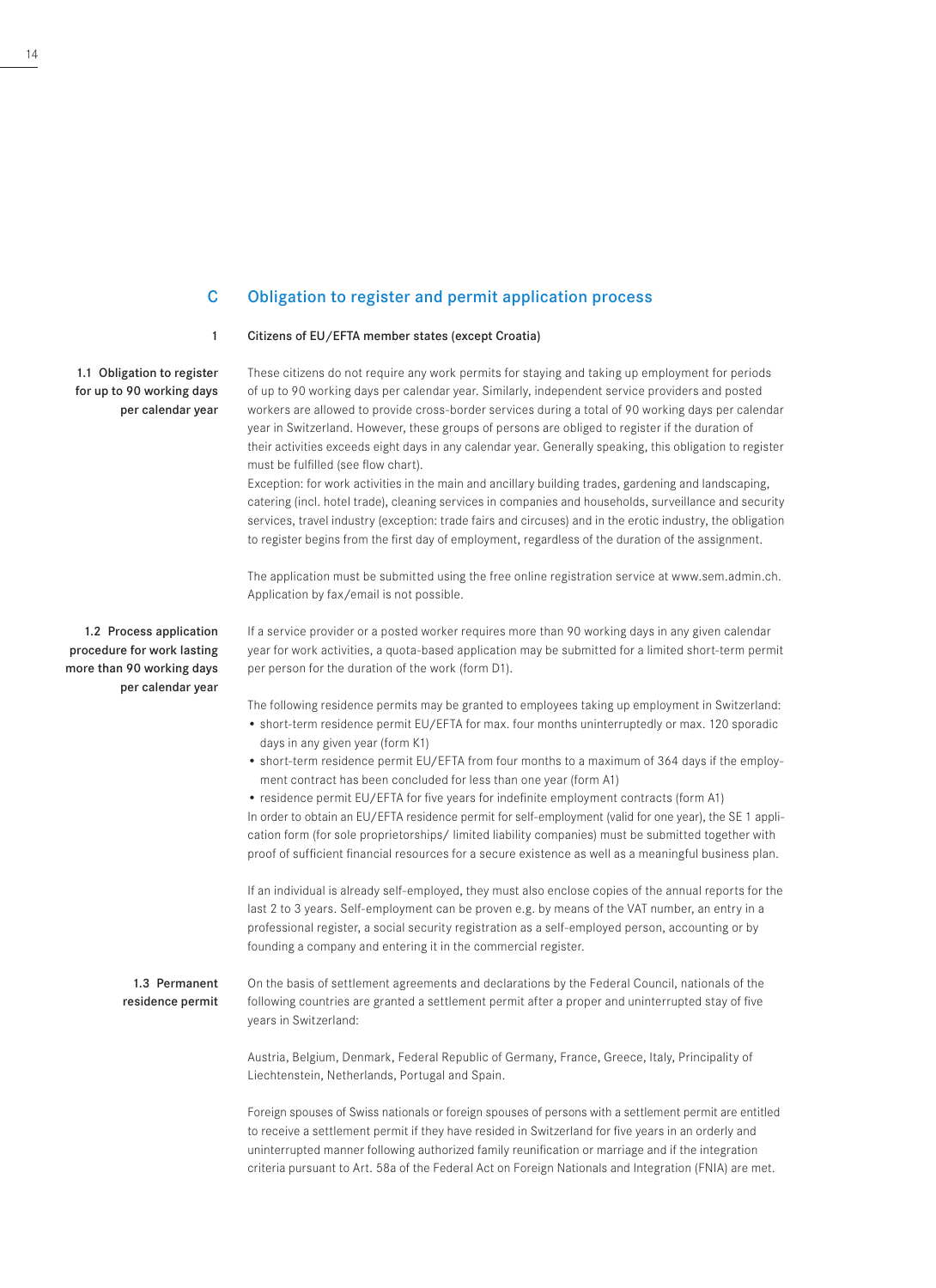Foreigners who have no legal entitlement to the granting of a settlement permit can only be granted a settlement permit if they fulfil the time requirements and the integration criteria set out in Art. 58a FNIA: the applicants must have been resident in Switzerland for five or ten years depending on their nationality without interruption, respect public safety and order and the values of the Federal Constitution, possess appropriate language skills (at least reference level A1 (written) and A2 (oral)) and demonstrate their willingness to participate in economic life and to acquire education by means of an ongoing employment relationship.

### 1.4 Information/ applications

Office for Migration (see brochure: "Zug: key contacts")

#### 2 Citizens of non-EU/EFTA member states

Following the entry into force of the Bilateral Treaties between the EU and Switzerland and their application to the EFTA member states, EU/EFTA citizens are accorded priority treatment. The number of permits for citizens of non-EU/EFTA states is strictly limited. The permit requirements under the Swiss Federal Act on Foreign Nationals and Integration (FNIA) and the Decree on Admittance, Residence and Employment (VZAE) are applicable to such persons. The work permits are limited under a quota system.

Professional qualifications (university-level education, long-term specialist and managerial experience), priority to domestic employees and the working and salary conditions are all examined.

Employers must also submit an application for a residence and work permit (form K2) for non-EU/ EFTA specialists engaged by Swiss companies for project work lasting up to four months or 120 working days in any calendar year.

Service providers and employees posted by companies from non-EU/EFTA states require a residence and work permit (form K2) from the very first day.

Persons taking up employment in Switzerland and service providers or employees posted by companies from non-EU/EFTA states require a residence and work permit from the very first day. The following residence and work permits may be granted:

- short-term permit for max. four months uninterrupted stay or max. 120 sporadic days per year (form K2);
- short-term residence permit for max. 364 days if the employment contract has been concluded for less than one year or if new company is a greenfield project/start-up (form B2) with a one-time option for extension by a further 364 days;
- residence permit for max. five years for indefinite employment contracts (form B2).

A residence permit for work on a self-employed basis (regardless of the corporate form) is only granted in exceptional cases. The form B2 must be submitted together with proof of adequate financial means (with an employment contract if need be) and a detailed business plan. If you are already self-employed, you must also enclose copies of the annual reports for the last 2 to 3 years. Self-employment can be proven e.g. by means of the VAT number, an entry in a professional register, a social security registration as a self-employed person, accounting or by founding a company and entering it in the commercial register. It is advisable to contact the Office for Economy and Labor beforehand.

2.1 Obligation to obtain permit for periods of up to four months/120 working days per calendar year

2.2 Permit application process for work exceeding four months/120 working days per calendar year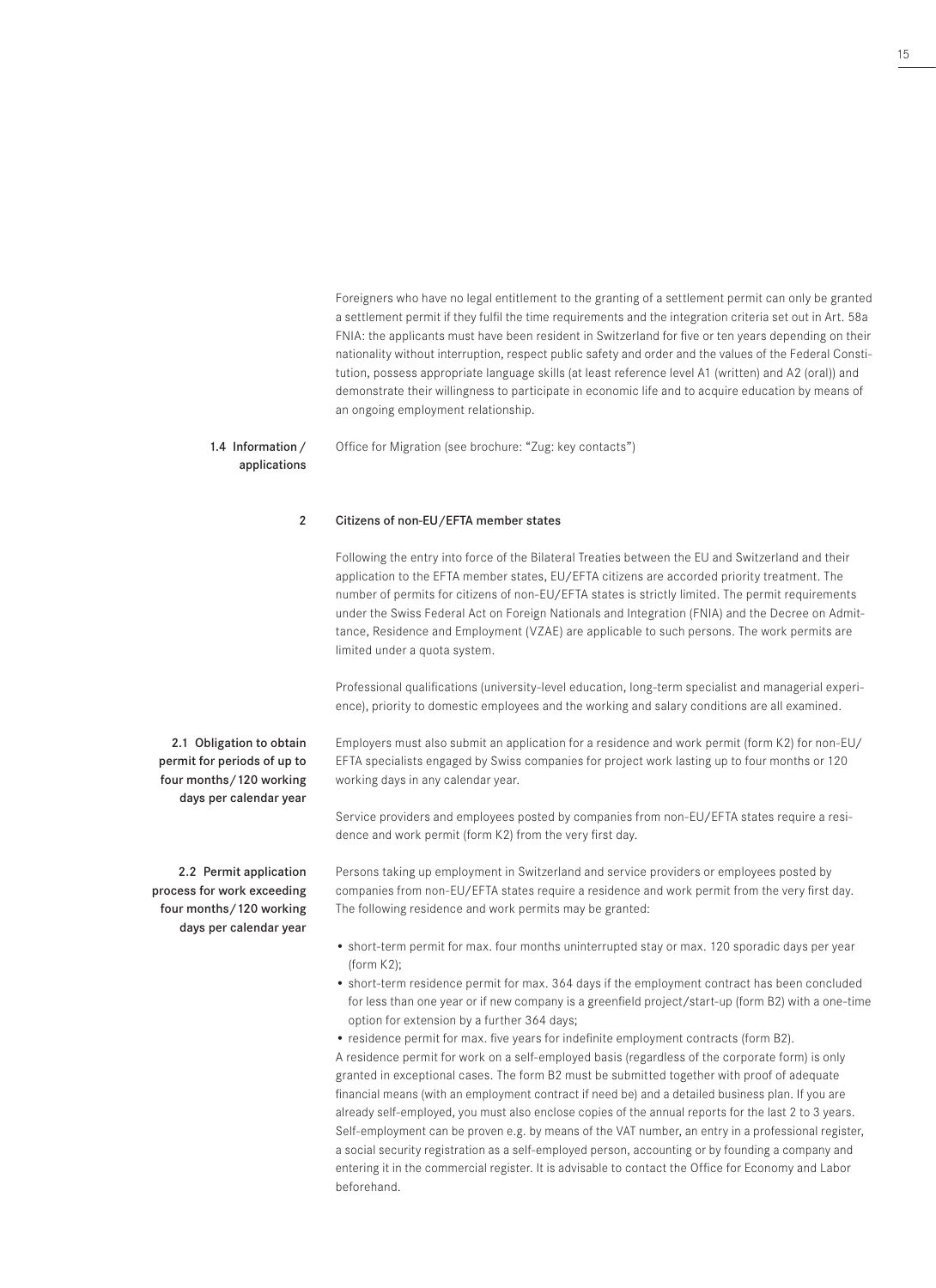2.3 Permanent residence permit Foreigners who have no legal entitlement to the granting of a settlement permit can only be granted a settlement permit if they meet the time requirements and the integration criteria set out in Art. 58a FNIA: the applicants must have been resident in Switzerland for five or ten years depending on their nationality without interruption, respect public safety and order and the values of the Federal Constitution, possess appropriate language skills (at least reference level A1 (written) and A2 (oral)) and demonstrate their willingness to participate in economic life and to acquire education by means of an ongoing employment relationship.

2.4 Information/ applications Office for Economy and Labor (see brochure: "Zug: key contacts")

#### 3 Recognition of foreign qualifications

Certain professions – in particular in the healthcare sector, teaching and technical professions and professions relating to the administration of justice – are regulated. They may only be exercised if a diploma, certificate or certificate of competency can be furnished. Foreign qualifications must be recognized by the competent authorities. A different authority is responsible for this task depending on the profession in question but usually, the authority regulating the profession is responsible for recognizing foreign qualifications.

Switzerland works closely with the EU within the framework of the Agreement on the Free Movement of Persons and participates in the European system of diploma recognition. Persons from non-EU countries can also have their qualifications recognized in Switzerland.

www.sbfi.admin.ch > Education or www.swissuniversities.ch Recognition of Foreign Qualifications/Regulated Occupations and Professions Languages: German, English, French, Italian.

#### 4 Purchase of property by non-Swiss citizens

Generally speaking, the purchase of real estate in the Canton of Zug is possible without restrictions and permits. There are no restrictions for the purchase of real estate by Swiss-controlled companies.

4.1 Purchase for residential purposes EU/EFTA citizens with their main place of residence in Switzerland can purchase real estate of any kind in the same way as Swiss citizens. They do not need an additional permit. For foreigners with their place of residence abroad and for foreigners living in Switzerland who are neither EU nor EFTA citizens and who do not hold a valid permanent residence permit, the following rules apply: Real estate of up to  $3,000$  m<sup>2</sup> can be purchased without a permit if it serves as self-used residential property (main place of residence) provided the purchaser is entitled to reside in Switzerland indefinitely. For real estate with plot areas exceeding  $3,000$  m<sup>2</sup> the purchase may only be completed if the Department of Economic Affairs provides its consent for purchase without a permit.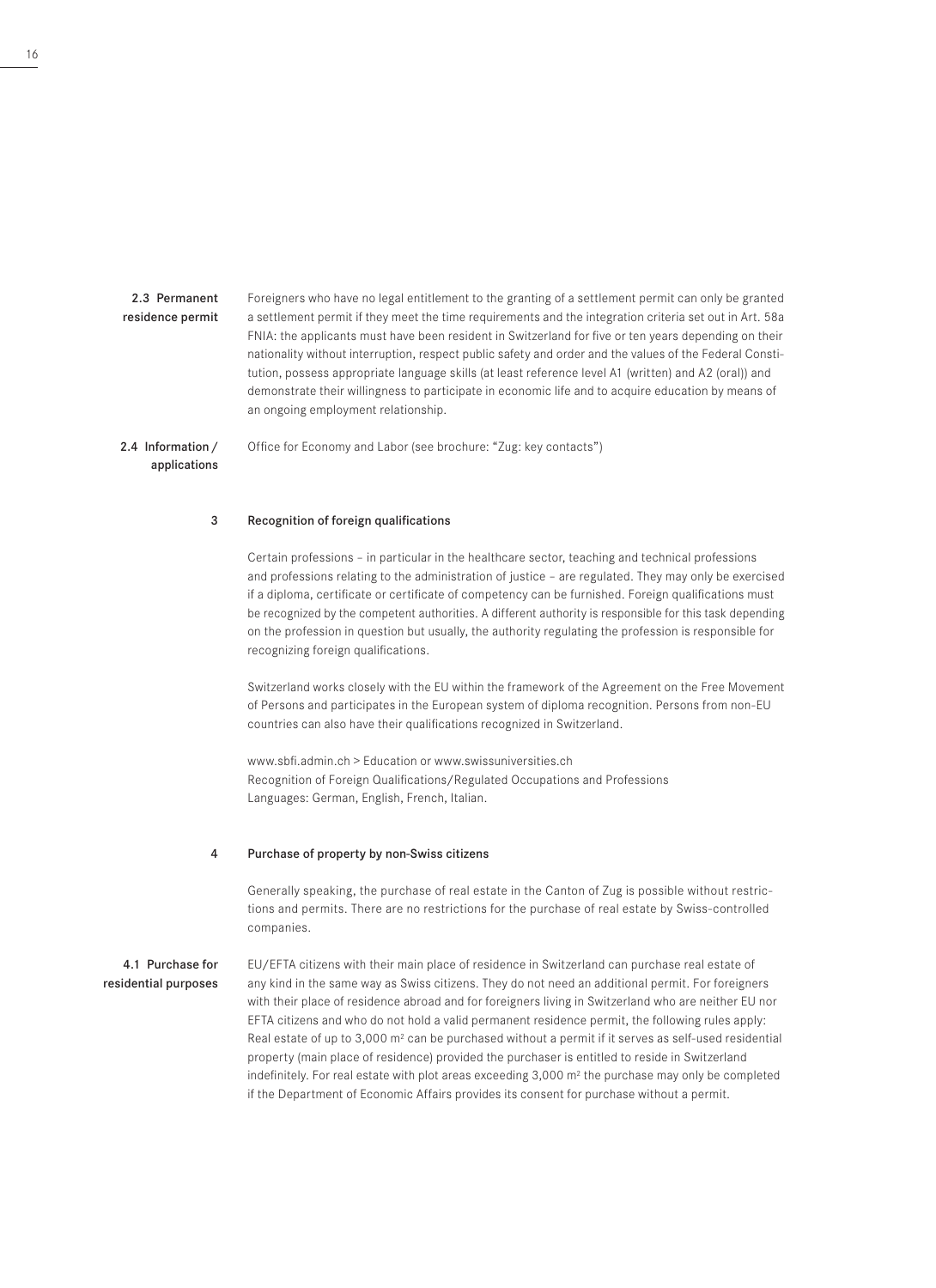| 4.2 Purchase of<br>commercial property | No permit is required if commercial property is purchased (including reserve areas) even if the real<br>estate is not used by the purchaser but is rented out or leased to a third party. This also applies if<br>property is purchased by foreign-controlled companies. However, it is advisable to consult with the<br>Cantonal Economic Department. |
|----------------------------------------|--------------------------------------------------------------------------------------------------------------------------------------------------------------------------------------------------------------------------------------------------------------------------------------------------------------------------------------------------------|
|                                        | There is a large range of industrial, small business and office premises in the Canton of Zug which<br>meet the most modern requirements in terms of building technology, communications etc.                                                                                                                                                          |
| 4.3 Information                        | <b>Department of Economic Affairs</b><br>Aabachstrasse 5<br>6301 Zug<br>Telephone: +41 41 728 55 06<br>info.vds@zg.ch<br>www.zg.ch/volkswirtschaft                                                                                                                                                                                                     |

Economic Promotion (see brochure: "Zug: key contacts") Information on available business premises and industrial land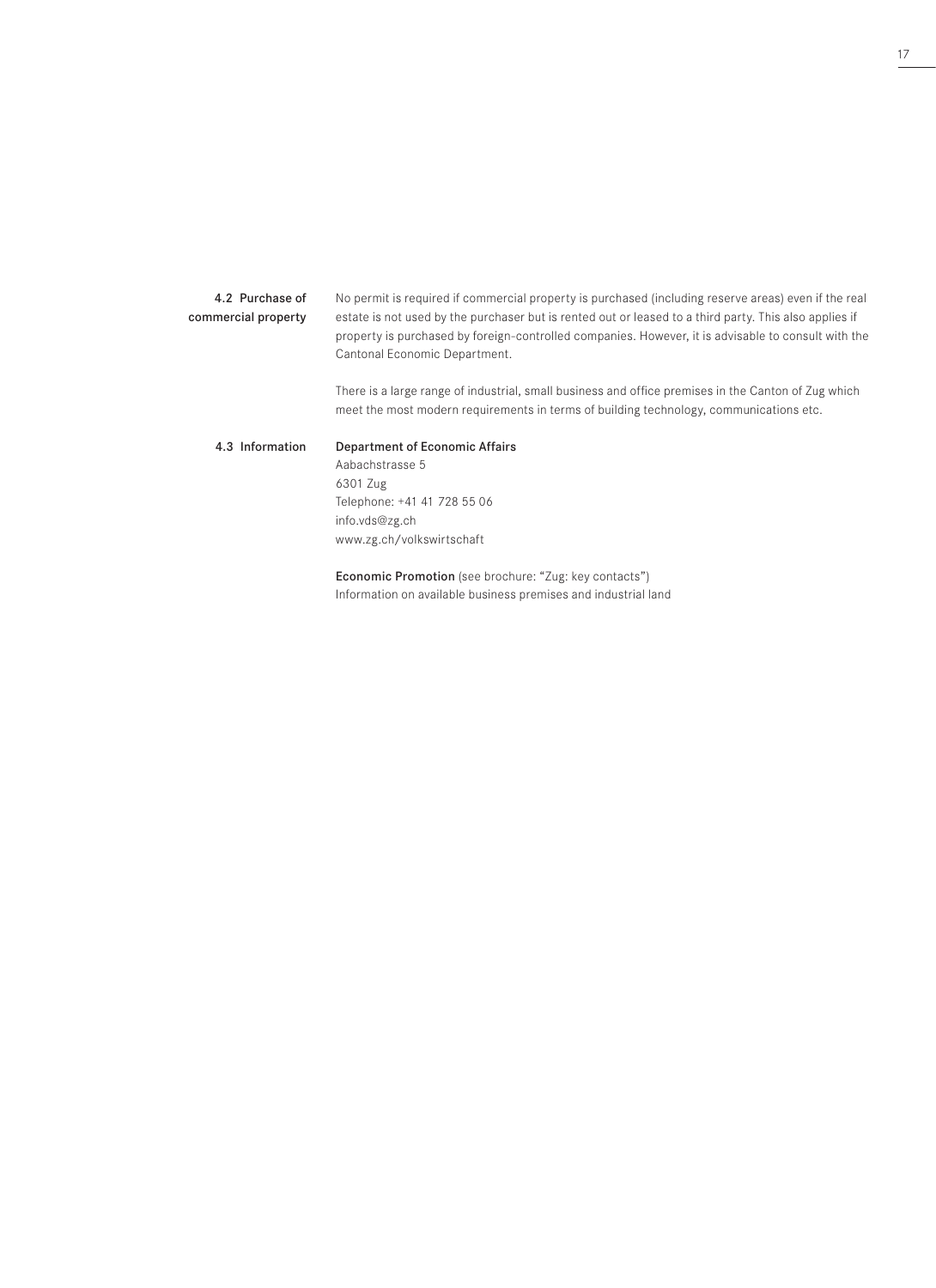# V. Corporate taxation

#### A Principles of taxation

The Swiss tax system is characterized by different levels of direct taxation: direct federal, cantonal and municipal taxes.

In addition, the tax laws applicable in the individual cantons sometimes differ greatly. Decisive areas, such as determining tax rates and tariffs, remain within the competence of the cantons.

The canton of Zug meets international requirements and maintains national and international competitiveness by means of its business-friendly structure.

However, a decisive advantage of Zug as a location is not only its attractive taxation, but also the uncomplicated, business-oriented, unbureaucratic manner in which the cantonal tax authorities deal with taxpayers.

#### B Cantonal taxes and federal taxes

In principle, those natural persons and legal entities are liable to pay tax in the canton of Zug who have their domicile or registered office or a permanent establishment here. Under certain circumstances, a tax liability for assets and income in Zug can exist even if the natural or legal person is domiciled abroad. For example, foreign persons may be taxed at source on their income from employment, royalties, attendance fees, etc. earned in Zug. In order to avoid any double taxation, the applicable double taxation agreement must be consulted in each individual case. Switzerland has concluded such conventions with most industrialized countries.

#### C Profit and capital tax

Direct federal, cantonal and municipal taxes are levied on the taxable net profit. In the case of cantonal and municipal taxes, a capital tax is also levied on the paid-up share or nominal capital as well as on the open and hidden reserves.

#### 1 Participation deduction

If a corporation or cooperative society holds at least 10 percent of the share capital or nominal capital or of the profits and reserves of another company, or if its participation rights are valued at a market value of at least 1 million Swiss francs, the profit tax is reduced in the case of direct federal tax and cantonal and municipal taxes at the ratio of the net return from participation rights to the total net profit. Capital gains also benefit from the reduction, provided the participation quota is at least 10 percent.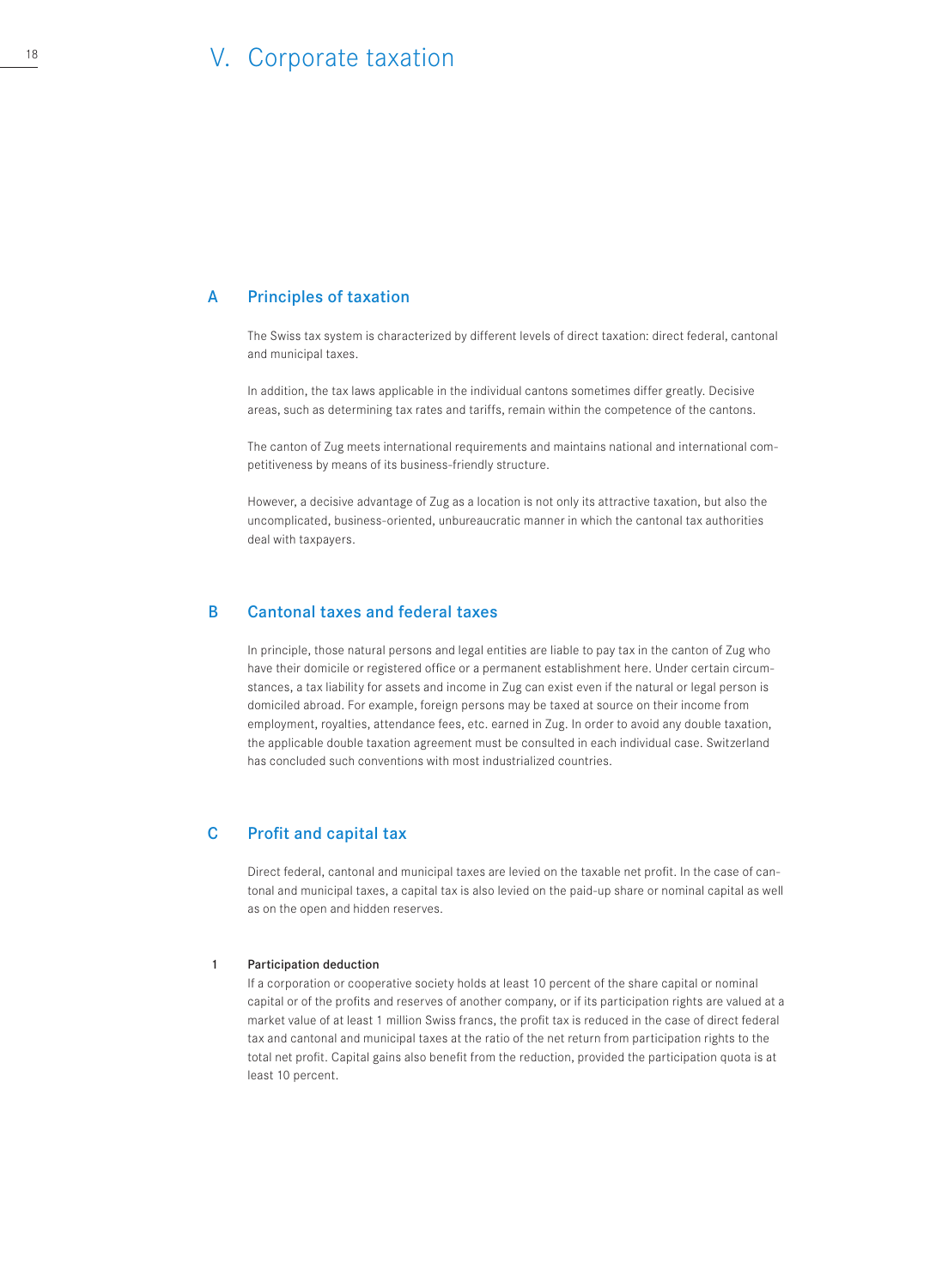#### Patent box  $\overline{2}$

According to § 59a of the Zug Tax Act (StG), cantonal and municipal taxes on income from patents and comparable rights based on qualifying R&D expenditure can be included in the profit tax assessment base with a reduction of 90 percent. To benefit from the patent box, the following conditions must be cumulatively met:

- 1. There must be a patent or comparable right
- 2. The patent/comparable right must generate profits
- 3. Sufficient substance (nexus quotient) must be available, i.e. the R&D expenditure must have been carried out by the taxable individual himself, group companies in Switzerland or third parties in Switzerland and abroad.

Reductions from the patent box are subject to a relief limitation pursuant to which at least 30 percent of the company's profit shall be taxed in any case.

It should be noted that during admission to the patent box, the research and development expenses already taken into account must have been settled. Instead of immediate settlement, the canton of Zug also offers the possibility of offsetting past R&D expenditure against future patent box earnings.

For further information, please refer to the legal texts, as well as the patent box ordinance and the explanations on the patent box ordinance.

www.newsd.admin.ch/newsd/message/attachments/49584.pdf www.newsd.admin.ch/newsd/message/attachments/59101.pdf

#### Research & Development additional deduction 3

Pursuant to § 60a of the Zug Tax Act (StG), an additional deduction of up to 50 % on research and development expenses incurred in Switzerland may be deducted from cantonal and municipal taxes at the company's request. The R&D activity must have the following cumulative characteristics:

- Generation of new knowledge (innovative)
- Based on original, non-obvious concepts and hypotheses (creative)
- Uncertainty in relation to the final result (uncertain)
- Follow a plan and budgeting (systematic)
- Lead to results that are reproducible (transferable and/or reproducible)

If the place of action is in Switzerland (mandatory requirement), an increased deduction is permitted:

- a. the directly attributable personnel expenses for research and development, plus a surcharge of 35 percent of these personnel expenses, but not exceeding the total expenses of the taxable person;
- b. 80 percent of the expenses for research and development invoiced by third parties. If the client of the research and development is entitled to deduct, the contractor is not entitled to any deduction.

Reductions from the additional research and development deduction are subject to a limitation of relief according to which at least 30 percent of the company›s profit shall be taxed in any case.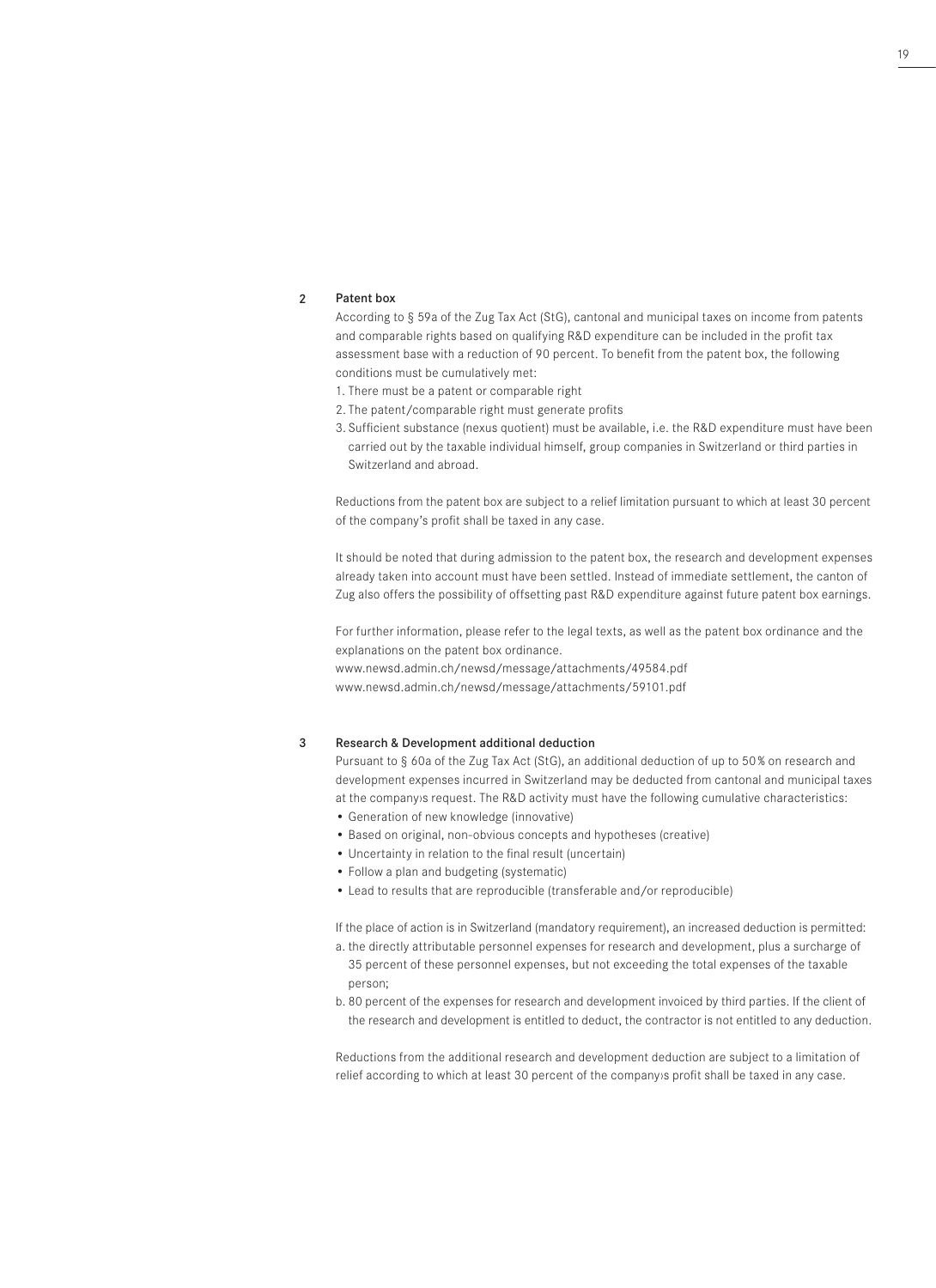#### 4 Hidden reserves in the event of immigration from abroad

Hidden reserves can be disclosed without affecting profit tax when moving to Switzerland and are therefore treated in the same way as when moving abroad. As a result, only the net profit earned while residing in Switzerland is taxed.

The disclosure of hidden reserves including goodwill («step-up») without affecting profit tax is generally provided for if the registered office or the actual management of a company is transferred to Switzerland. However, the same rules also apply if assets or functions are transferred from abroad to a Swiss company or a Swiss permanent establishment.

The disclosure of hidden reserves without affecting profit tax is granted on certain untaxed hidden reserves, including internally generated added value. However, hidden reserves on participations of at least 10 % in corporations or cooperatives cannot be disclosed if they are to be subject to participation deduction in the future. The applicable annual depreciation rate for the disclosed hidden reserves is based on the published depreciation rates acknowledged for tax purposes. A disclosed internally generated added value must be depreciated within 10 years.

#### D Tax burden

#### 1 Profit tax

In the Canton of Zug, the total regular profit tax for cantonal and municipal tax as well as the direct federal tax together amounts to approximately 12 percent. Special measures like patent box, R&D decuctions allow to reduce the tax burden below ten percent.

#### 2 Capital tax

In the case of cantonal and municipal taxes, a capital tax is levied on the paid-up share or nominal capital as well as on the open and hidden reserves. The equity capital attributable to participations, patents and intra-group loans is only included in the assessment of the capital tax at a reduced rate of two percent. The capital tax amounts to 0.5 per mil of the taxable equity, but at least CHF 250, multiplied by the applicable tax rate.

#### E Withholding tax

#### 1 Withholding tax on distribution of profits

Distributions of the profit of a company, such as dividend payments and other types of profit distribution, are subject to federal withholding tax. This tax is levied at source and currently amounts to 35 %. A refund of this tax depends on whether the double taxation agreement concluded between Switzerland and the recipient's country of residence provides for such a refund.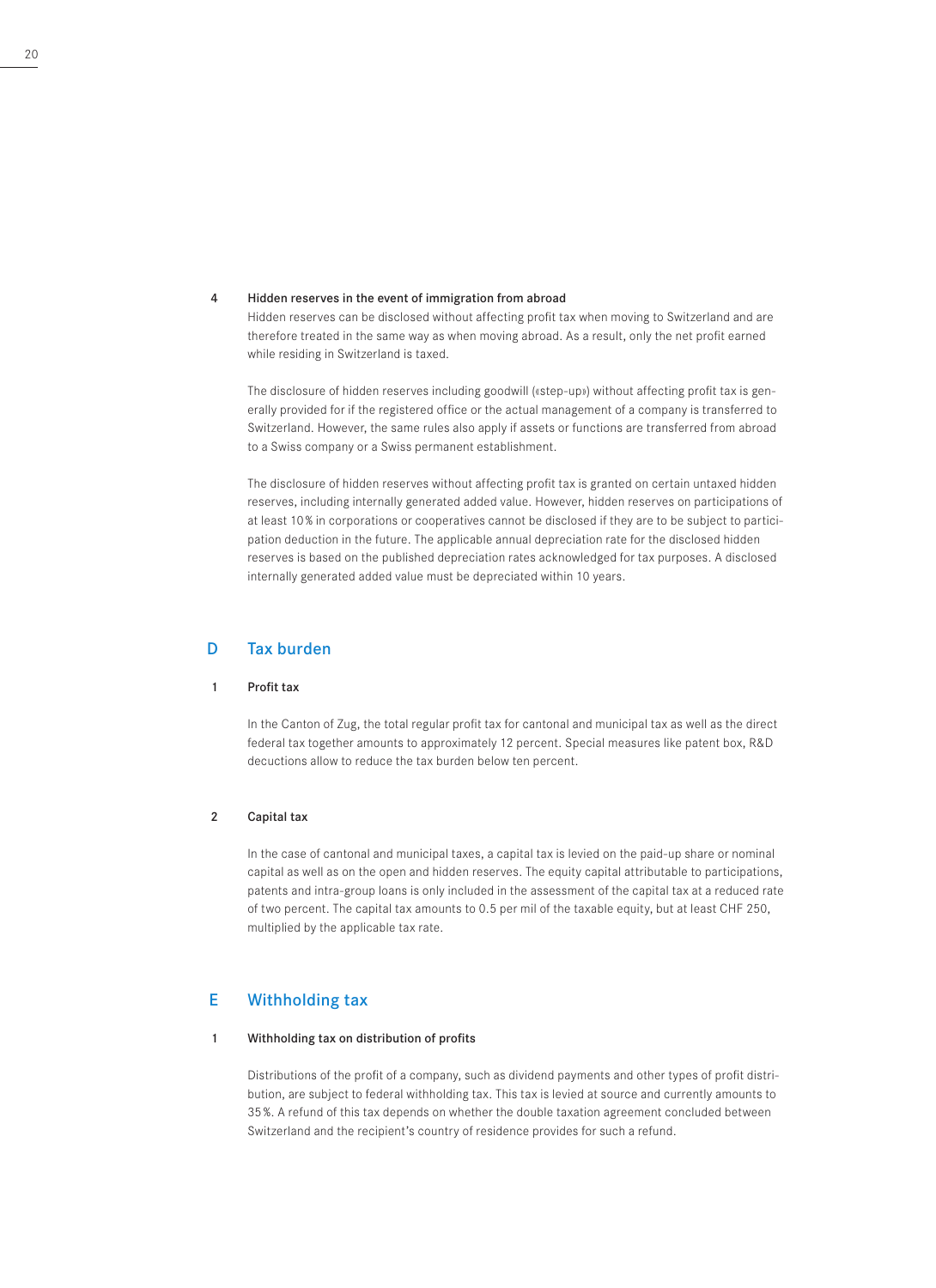#### 2 Dividend distributions within the group

In the case of dividend distributions within a Swiss group, the reporting procedure can be chosen instead of payment of withholding tax. In international group relationships, the reporting procedure is permitted upon request if the parent company is domiciled in an EU member state or another state with which Switzerland has concluded a double taxation agreement.

#### F Value added tax

In the context of business activities, it should be noted that value-added tax (VAT) is payable on the turnover generated in Switzerland with goods on sales deliveries or services. Exports and services rendered abroad are exempt from tax, because they are subject to foreign VAT abroad. Any person, institution, group of persons without legal capacity (e.g. joint ventures operating in the construction industry), institution, etc., which operates a business is liable to pay tax. If the taxable services in Switzerland amount to less than CHF 100,000 within one year, no entry in the VAT register is required. For current tax rates, see addendum.

(Information at www.estv.admin.ch)

#### G Double Taxation Agreements (DTA)

Switzerland has concluded agreements with most industrialized countries (Germany, USA, etc.) to avoid double taxation.

Such DTAs deal in particular with the following tax issues:

- Exemption of profits from permanent establishments in the partner state
- Reclaiming withholding taxes
- Taxation of royalties.

(Information at www.estv.admin.ch or www.sif.admin.ch)

#### H Tax relief for companies

The granting of tax relief to companies (legal entities and partnerships) has been provided for in the federal Tax Harmonization Act and has therefore been incorporated into the tax law of the canton of Zug. However, the wording of the legal article as well as its intended implementation suggests that the law is very restrictive. In addition to the establishment of new companies, a substantial change in existing business activities may also qualify for tax relief. Any tax relief will be decided by the State Council of the canton of Zug after hearing the municipality and upon application by the Economic and Finance Directorate. The tax relief applies to both cantonal and municipal taxes.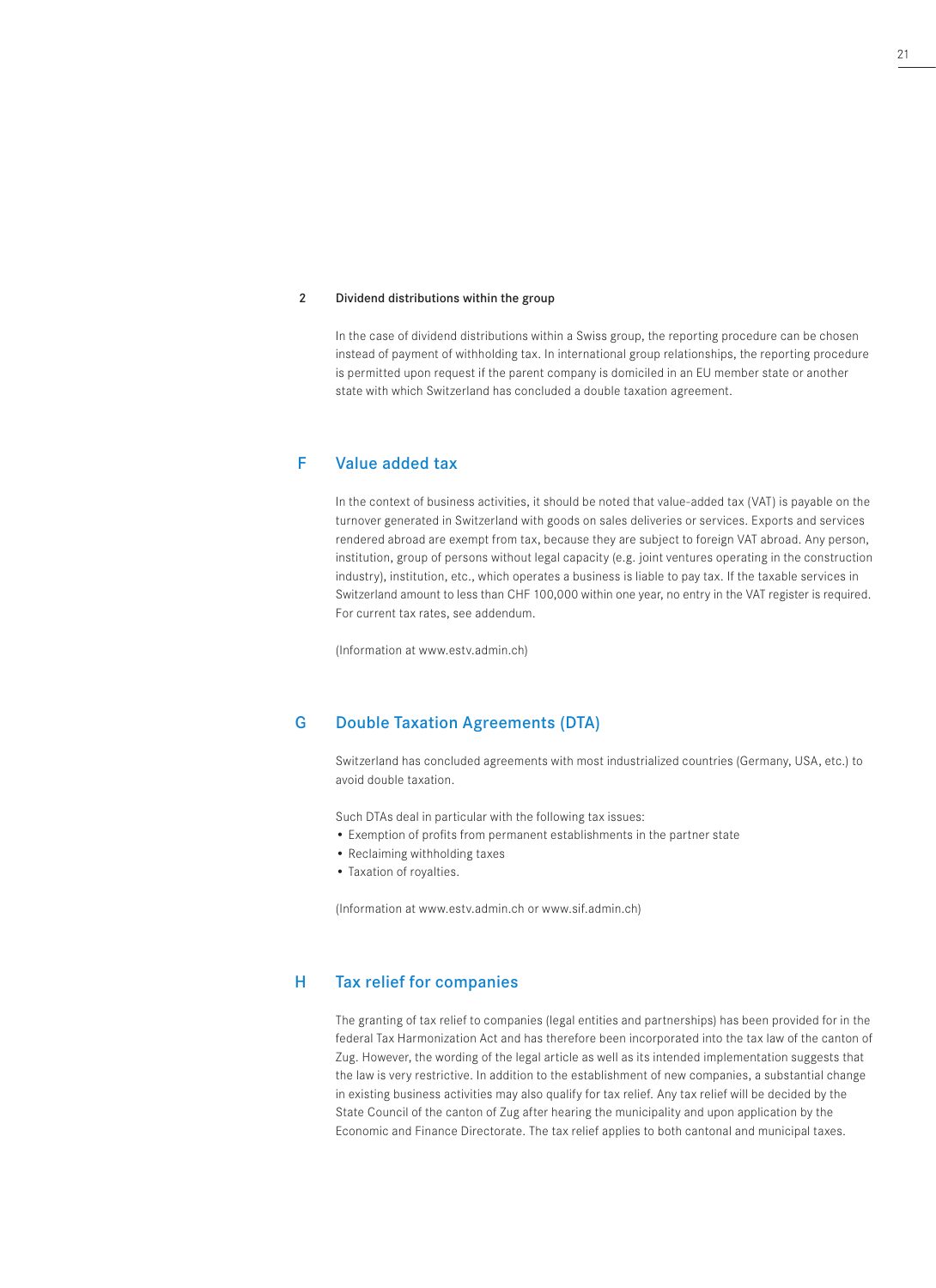#### A Employment legislation/employment relationships

#### 1 General overview

In comparison to most of its European neighbors Switzerland's employment law is considerably liberal. As opposed to other countries, there are comparatively few compelling regulations with regard to the content and the termination of employment relationships.

Furthermore, Swiss employment law is considerably more sympathetic to employers with regard to employee inventions and the development of commercial designs and models.

Nowhere else in the world are fewer working days lost because of industrial disputes than in Switzerland. Most Swiss employees are not members of a trade union.

#### 2 Salary levels in Switzerland

Salary levels in Switzerland are relatively high. They reflect the high levels of performance and prosperity. High salaries are evidence of success and render Switzerland attractive for skilled workers. Given that there are fewer deductions as compared to other countries (taxes, social insurance) Switzerland also occupies one of the first places in terms of net income.

The official surveys conducted regularly on salary levels and structures reveal considerable differences both between and within individual sectors.

### www.lohnrechner.bfs.admin.ch

Individual salary calculator

www.bfs.admin.ch > Topics > 03 Work and income Salaries and earnings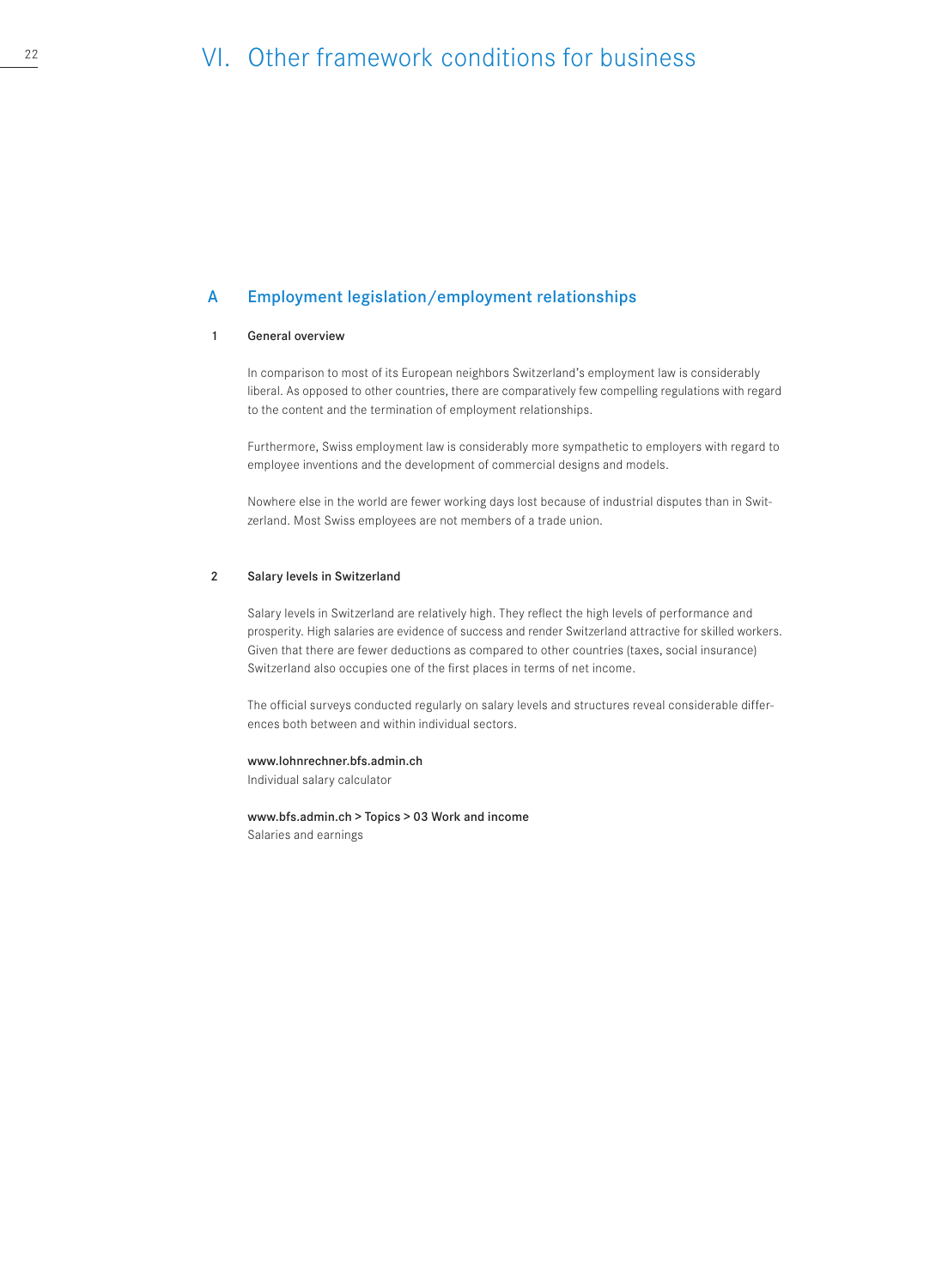#### Social insurance law B

#### Types of social insurance 1

### 1.1. Three-pillar system

The Swiss social security system is based on the "three-pillar" principle. The 1st pillar – state insurance – is designed to adequately insure the livelihood requirements of elderly persons, survivors and the disabled through old age and survivors' insurance (AHV), disability insurance (IV) and supplementary benefits (EL). Together with the benefits paid under the system's 2nd pillar – occupational pension – they are designed to ensure the maintenance of the accustomed standard of living. The 3rd pillar – private insurance – is meant to provide for an individual supplement.



Source: Information office AHV/IV

The three pillars of the social security system are supplemented by the compensation for loss of earnings during military service or civil protection or defense services (EO), the continuing payment of salary during maternity (MSE), family allowances (FAK/FLG), accident insurance (UV) and unemployment insurance (ALV).

| 1.2 Overview mandatory<br>contributions social<br>insurance              | (see annexes)                                                                                                                                                                                                                                                                                                                                                                                                                                                                                  |
|--------------------------------------------------------------------------|------------------------------------------------------------------------------------------------------------------------------------------------------------------------------------------------------------------------------------------------------------------------------------------------------------------------------------------------------------------------------------------------------------------------------------------------------------------------------------------------|
| 1.3 Old age and survivors'<br>insurance (AHV)                            | Old age and survivors' insurance (AHV) is the most important pillar in Switzerland's social security<br>system. It pays benefits for old age (retirement pay) or to survivors (pensions for widows, widowers<br>and orphans). It is mandatory for anybody living or working in Switzerland to have old age and sur-<br>vivors' insurance. The AHV is based on a PAYGO system: the contributions collected are paid out within<br>the same period for benefits to those eligible for a pension. |
| 1.4 Disability insurance<br>(IV)                                         | The disability insurance is a mandatory insurance that applies throughout Switzerland. The primary<br>aim of IV is that of securing employment and ensuring the labor market integration of those insured<br>as quickly as possible. The entitlement to a pension is therefore only checked after all the other<br>measures for reincorporation into the labor market have been exhausted and there are no prospects<br>of improving a person's capacity for work.                             |
| 1.5 Compensation for loss<br>of earnings (EO)/maternity<br>benefit (MSE) | Compensation for loss of earnings covers part of the earnings lost by persons doing military service<br>or rendering civil defense or civil protection services. Similarly, the EO also compensates for loss of<br>earnings during maternity. This insurance is mandatory.                                                                                                                                                                                                                     |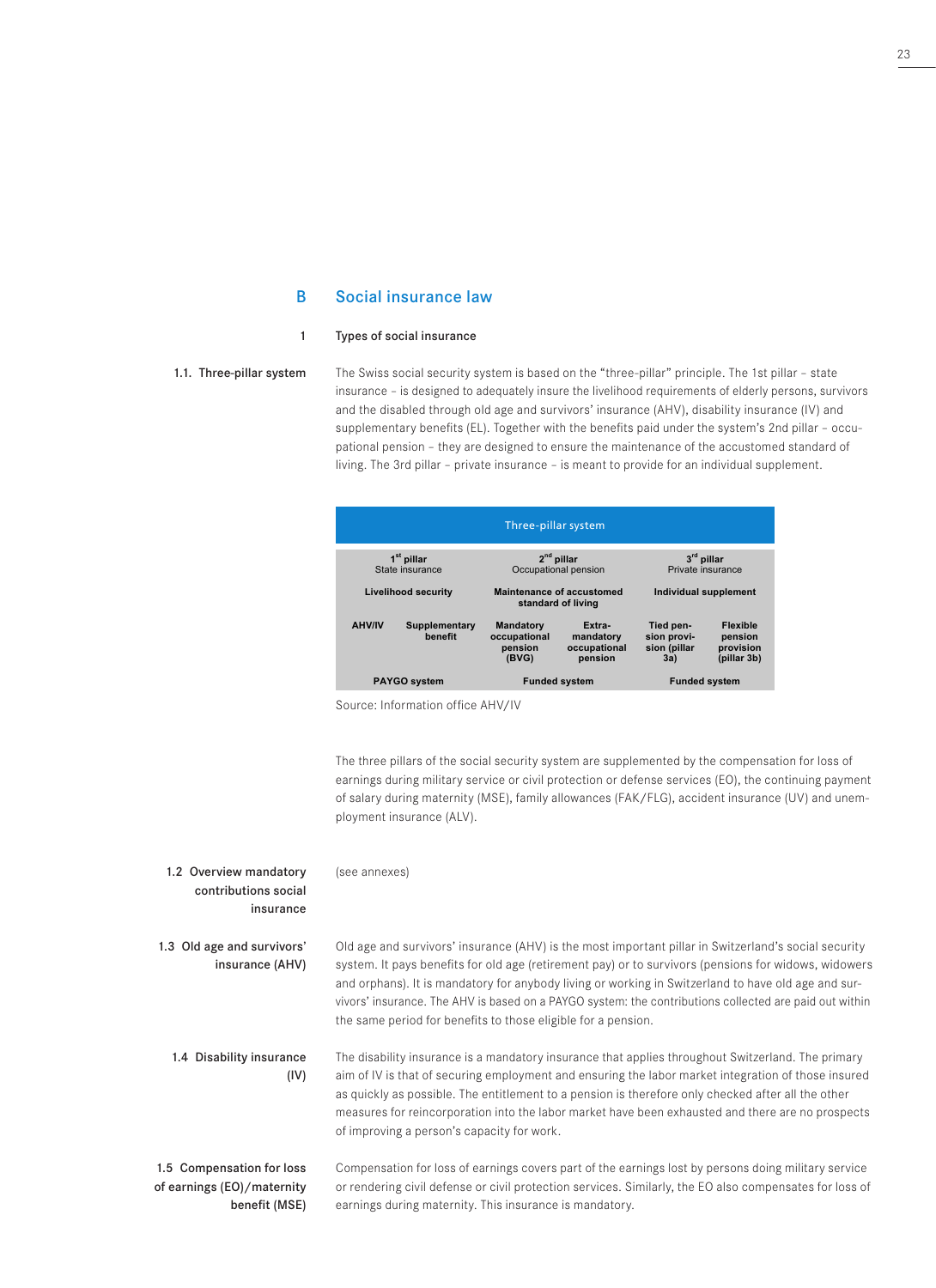| 1.6 Accident insurance<br>(UVG)                              | Accident insurance provides cover to all employees working in Switzerland in the event of occupa-<br>tional accidents, occupational diseases and non-occupational accidents. Employers are obliged<br>to insure employees against occupational accidents and diseases. Freelancers can take out voluntary<br>insurance against accidents.                                                                                                                                                                                                                                                                                                                                                                                                                                |
|--------------------------------------------------------------|--------------------------------------------------------------------------------------------------------------------------------------------------------------------------------------------------------------------------------------------------------------------------------------------------------------------------------------------------------------------------------------------------------------------------------------------------------------------------------------------------------------------------------------------------------------------------------------------------------------------------------------------------------------------------------------------------------------------------------------------------------------------------|
| 1.7 Health insurance and<br>daily sickness allowance<br>(KV) | In addition, anyone living in Switzerland must take out insurance with a Swiss health insurance in-<br>stitution covering healthcare in the event of illness (as an in- or out-patient) within three months of<br>entering the country. If the stay is for less than three months, there is no insurance obligation. In<br>relations between the EU/EFTA and Switzerland, working people are obliged to take out health insur-<br>ance in the country in which they work. It should be noted that in Switzerland, family members<br>who do not work are not automatically included in insurance coverage. For all other employees, the<br>insurance obligation may not apply if the mandatory foreign insurance protection is comparable<br>with Swiss health insurance. |
| 1.8 Unemployment<br>insurance (ALV)                          | Unemployment insurance provides for the partial and time-limited continued payment of salary in<br>the event of unemployment and encourages the reintegration of unemployed persons into the labor<br>market. It is mandatory for employees.                                                                                                                                                                                                                                                                                                                                                                                                                                                                                                                             |
| 1.9 Occupational<br>insurance (BVG)                          | All employees insured under AHV (minimum annual earnings see annexes: contributions social insur-<br>ance) are obligatorily insured under BVG. Each employer employing somebody subject to mandatory<br>insurance must set up a pension fund entered in the register for occupational insurance or join such<br>a fund.                                                                                                                                                                                                                                                                                                                                                                                                                                                  |
| 1.10 Family allowances<br>(FAK/FLG)                          | Family allowances are designed to partially compensate for the costs incurred by parents for looking<br>after children. For children up to the age of 16 in the Canton of Zug, a monthly child allowance of<br>CHF 300 is paid. Children in education are eligible for an education allowance until their education<br>has been completed amounting to CHF 300 (17 and 18 years of age) or CHF 350 (19 years of age<br>and over), however not beyond 25 years of age (minimum annual earnings see annexes: contributions<br>social insurance).                                                                                                                                                                                                                           |
| 1.11 International<br>treaties                               | In principle, anybody gainfully employed in Switzerland must have social security insurance. Follow-<br>ing the conclusion of the Agreement on the Free Movement of Persons between the EU and Swit-<br>zerland, the social security systems of these countries were coordinated. The mandatory insurance<br>cover is linked to the place where a person works. The same applies to the EFTA. For anybody not<br>covered by the provisions of the Agreement on the Free Movement of Persons, the social security<br>treaties which Switzerland has concluded with various countries continue to apply.                                                                                                                                                                   |
| $\overline{2}$                                               | <b>Office for Social Security</b>                                                                                                                                                                                                                                                                                                                                                                                                                                                                                                                                                                                                                                                                                                                                        |
| 2.1 Information                                              | The Office for Social Security in Zug is entrusted with tasks for nine of the total of ten branches of                                                                                                                                                                                                                                                                                                                                                                                                                                                                                                                                                                                                                                                                   |

24

The Office for Social Security in Zug is entrusted with tasks for nine of the total of ten branches of the Swiss social security system. As a public organization, it insures that the entire population has access to the standard benefits of the social security system. You can arrange a free counseling interview with the Office for Social Security (see brochure: "Zug: key contacts") 2.1 Information and advice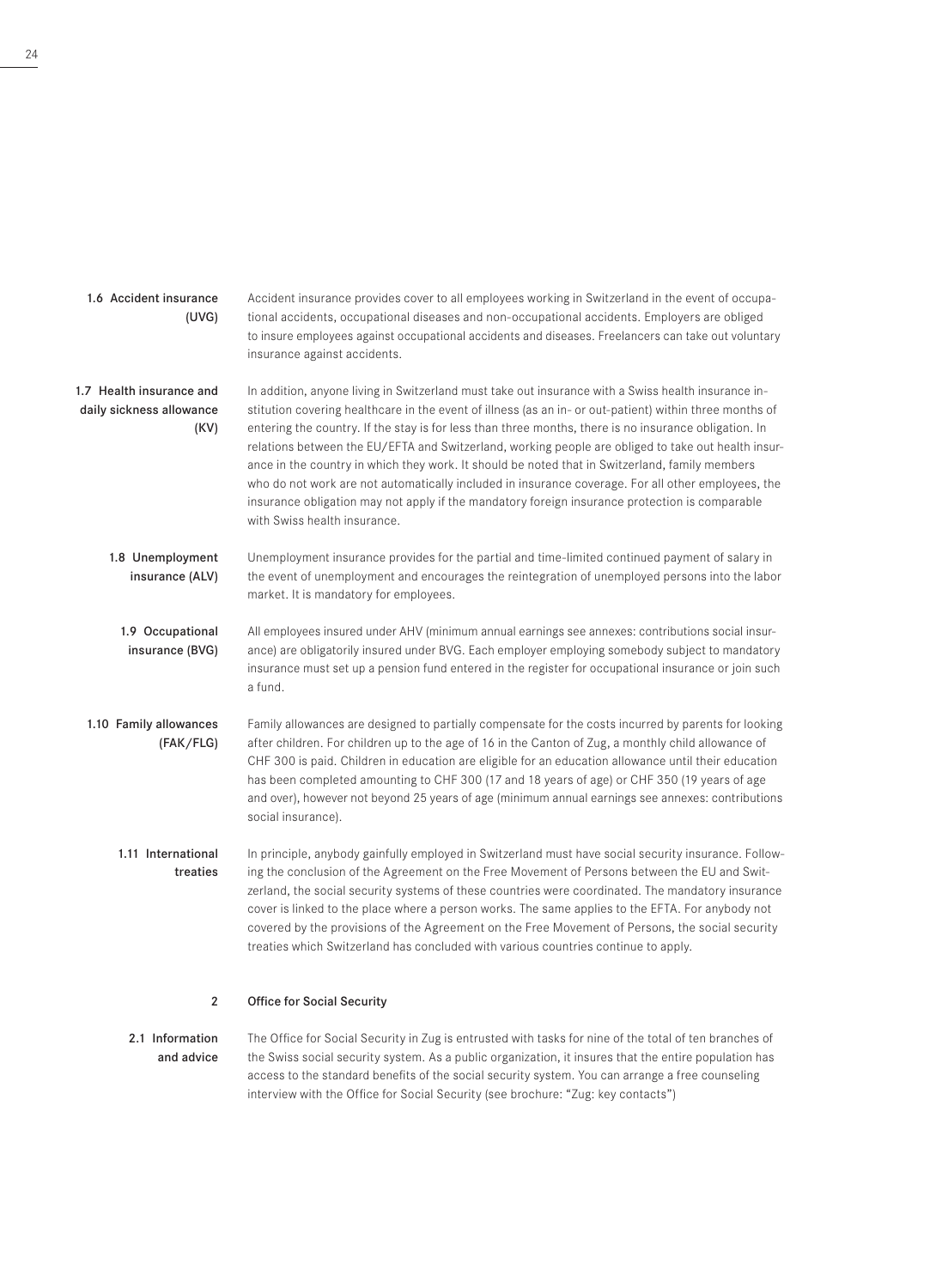#### $\overline{C}$ Bonded warehouses

Bonded warehouses are warehouses in which goods for which no duties or taxes have been paid are stored temporarily. They are run by private warehouse companies, are of a public nature and are available to any interested party. The most important advantages of a bonded warehouse are the following:

- transit storage: transit goods can be warehoused in the customs territory without paying any import duties.
- credit storage: for goods destined for sale in the customs territory, the import duties only have to be paid after the storage has concluded (final customs declaration).

The goods arrive at the bonded warehouse from the frontier via transit routes. Once temporary storage has concluded, the goods may be either finally imported or taken out of the customs territory using the transit procedure.

Any changes required for the preservation of the goods during storage (e.g. disposal of external packaging, repackaging, taking of samples) may be carried out without the permission of the customs authorities; restrictions are applicable to transit goods (re-export into the EU).

The following goods can be placed temporarily on a duty-free basis in a bonded warehouse:

- highly-taxed goods or
- goods subject to a quota and
- goods warehoused temporarily because their final use is as yet unknown.

The non-customs-related decrees of the Swiss Confederation as they are referred to are applicable, e.g. the CITES permit must be submitted for goods covered by provisions on protection of species.

#### D Legal protection

Both on a cantonal and on a federal level, Switzerland provides an extensive system of legal protection. International treaties with various nations guarantee that court verdicts reached in Switzerland are subject to simplified enforcement.

A peculiarity of the Swiss legal protection system is the enforcement procedure used exclusively for money claims (known as the debt collection and bankruptcy procedure), which enables the fast and efficient settlement of claims for money and which is, in principle, creditor-friendly.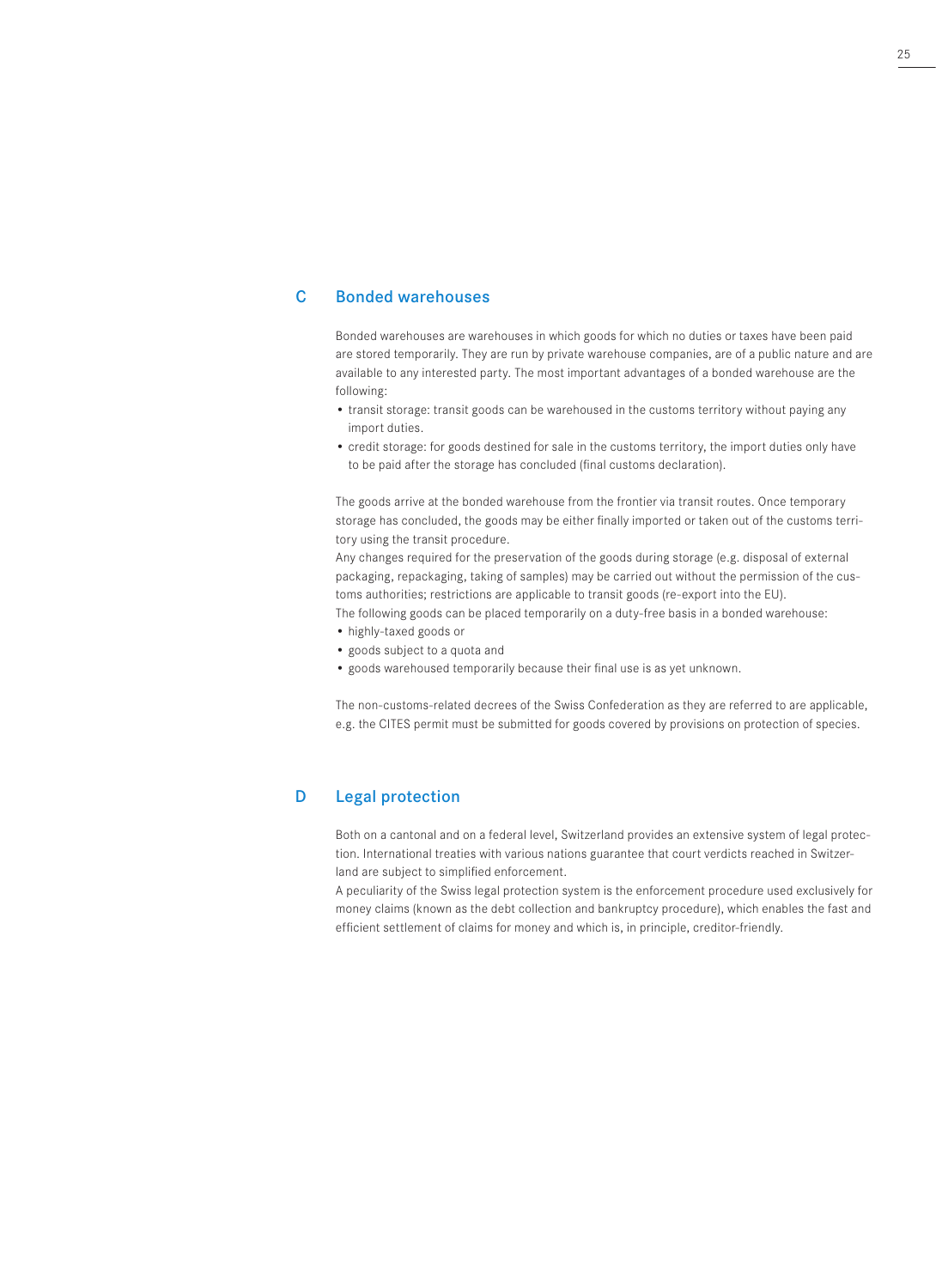# $\frac{26}{2}$  VII. Index

# Accounting

(see management)

| Aktiengesellschaft                                                      | 6              |
|-------------------------------------------------------------------------|----------------|
| Capital stock                                                           | 7              |
| Governing bodies                                                        | $\overline{7}$ |
| Participation certificates                                              | 7              |
| Branch operation                                                        | 5              |
| Company name                                                            | 8              |
| Corporate domicile                                                      | 9              |
| Corporate taxation                                                      | 18             |
| Tax at source                                                           | 18             |
| Dividend                                                                | 21             |
| Participation deduction                                                 | 18             |
| Value added tax                                                         | 21             |
| Patent box                                                              | 19             |
| Stamp duties                                                            | Annexes        |
| Tax relief for companies                                                | 21             |
| R&D activity                                                            | 19             |
| Withholding tax                                                         | 20             |
| Hidden reserves                                                         | 20             |
| Double taxation treaties                                                | 17             |
| <b>Employment legislation</b>                                           | 22             |
| Overview work and residence permits                                     | Annexes        |
| Agreement on the Free Movement of Persons between EU/EFTA member states | 13             |
| Work and residence permit EU/EFTA member states                         | 13             |
| Work and residence permit non-EU/EFTA member states                     | 15             |
| Permanent residence permit EU/EFTA member states                        | 14             |
| Permanent residence permit non-EU/EFTA member states                    | 16             |
| Posted employees, cross-border services                                 | Annexes        |
| Gesellschaft mit beschränkter Haftung                                   | 9              |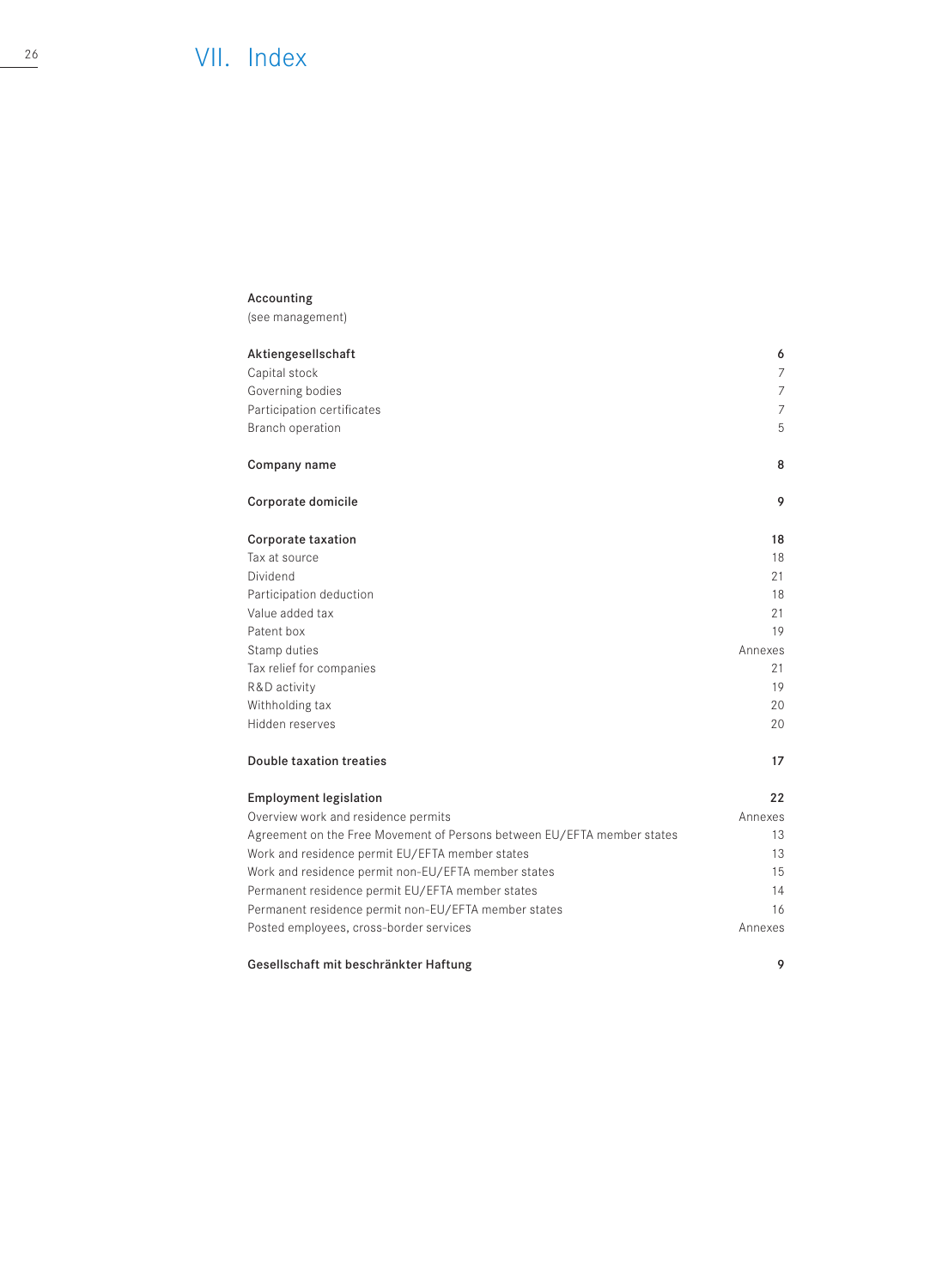| Incorporation                                                                                                          | 10              |
|------------------------------------------------------------------------------------------------------------------------|-----------------|
| Registration procedure                                                                                                 | 10 <sup>1</sup> |
| Incorporation costs                                                                                                    | Annexes         |
| Commercial register                                                                                                    | 10 <sup>1</sup> |
| Time required                                                                                                          | 10              |
| Legal protection                                                                                                       | 25              |
| Management                                                                                                             | 11              |
| Operating costs                                                                                                        | Annexes         |
| Management agreements                                                                                                  | 7, 11           |
| Consolidated financial statements                                                                                      | 12              |
| Accounting                                                                                                             | 12              |
| Obligation to register                                                                                                 | 14              |
| Participation certificate<br>(see Aktiengesellschaft)<br>Permanent residence permit<br>(see work and residence permit) |                 |
| Property                                                                                                               | 16              |
| Purchase by non-Swiss citizens                                                                                         | 16              |
| Social insurance law                                                                                                   | 23              |
| Costs borne by employer                                                                                                | Annexes         |
| Advice                                                                                                                 | 24              |
| International treaties                                                                                                 | 24              |
| Health insurance                                                                                                       | 24              |
| Accident insurance                                                                                                     | 24              |

# Taxes

(see corporate taxation)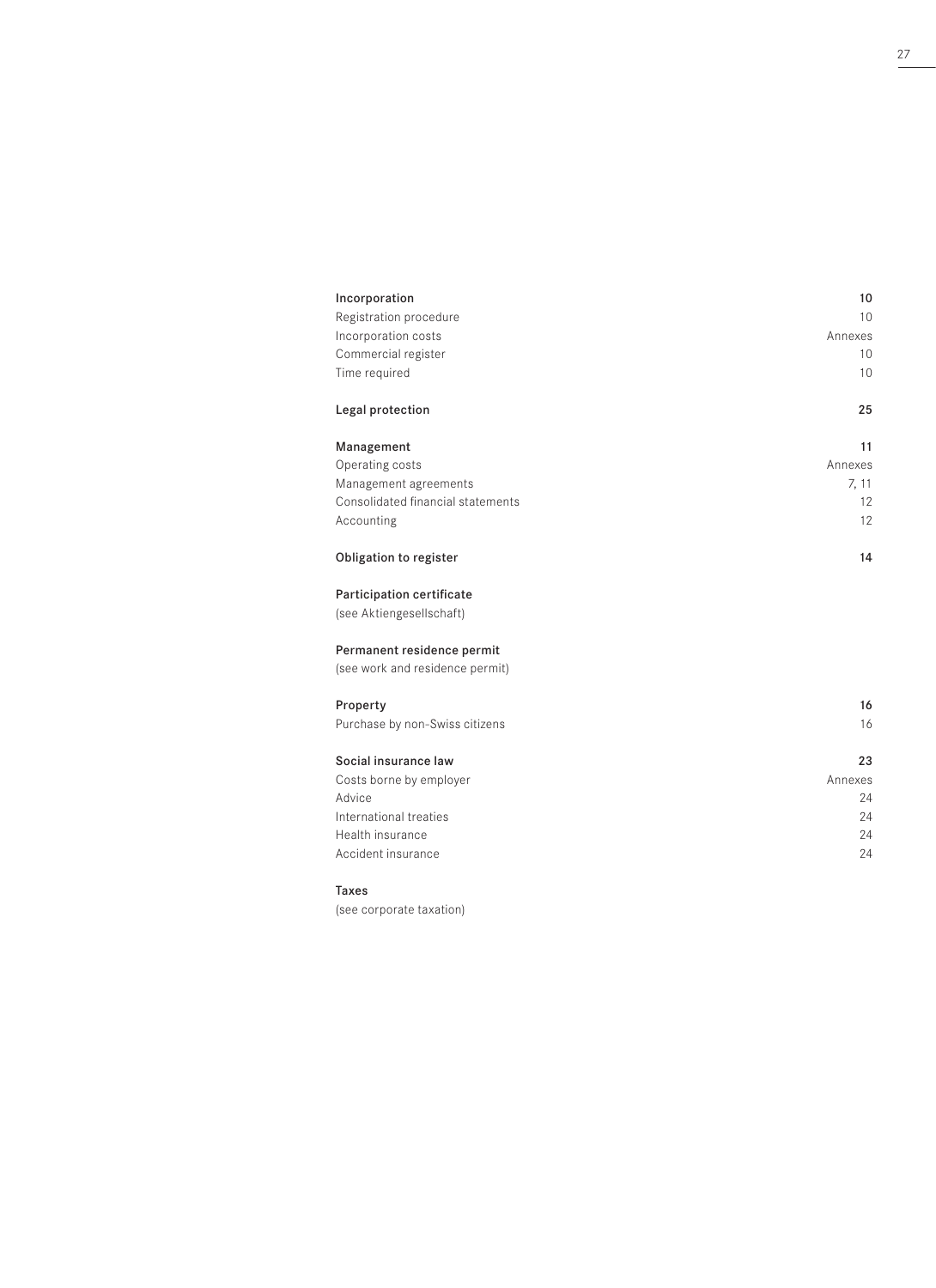# $\frac{28}{2}$  VIII. Index of abbreviations

| <b>AFMP</b> | Agreement on the Free Movement of Persons                         |
|-------------|-------------------------------------------------------------------|
| AG          | Aktiengesellschaft (joint-stock company, limited by shares)       |
| <b>AHVG</b> | Old Age and Survivors' Insurance Act                              |
| <b>AVIG</b> | Unemployment insurance law                                        |
| <b>BVG</b>  | Occupational Retirement law                                       |
| DTT         | Double Taxation Treaty                                            |
| EFTA        | European Free-Trade Association                                   |
| EO.         | Defense Duty Compensation Ordinance                               |
| EU          | European Union                                                    |
| GmbH        | Gesellschaft mit beschränkter Haftung (limited liability company) |
| GWG         | Swiss Money Laundering Act                                        |
| IFZ         | Institute for Financial Services, Zug                             |
| <b>IVG</b>  | Disability Insurance law                                          |
| Kap.        | Capital                                                           |
| SECO        | State Secretariat for Economic Affairs                            |
| <b>SMEs</b> | <b>Small and Medium-Sized Enterprises</b>                         |
| <b>SRO</b>  | Self-regulatory organization                                      |
| <b>VAT</b>  | Value-added tax                                                   |
| VQF         | <b>Financial Services Standards Association</b>                   |
| <b>VSB</b>  | Agreement on observance of care in accepting funds                |
| <b>WIPO</b> | World Intellectual Property Organization                          |
| ZTV         | Fiduciary Association of Zug                                      |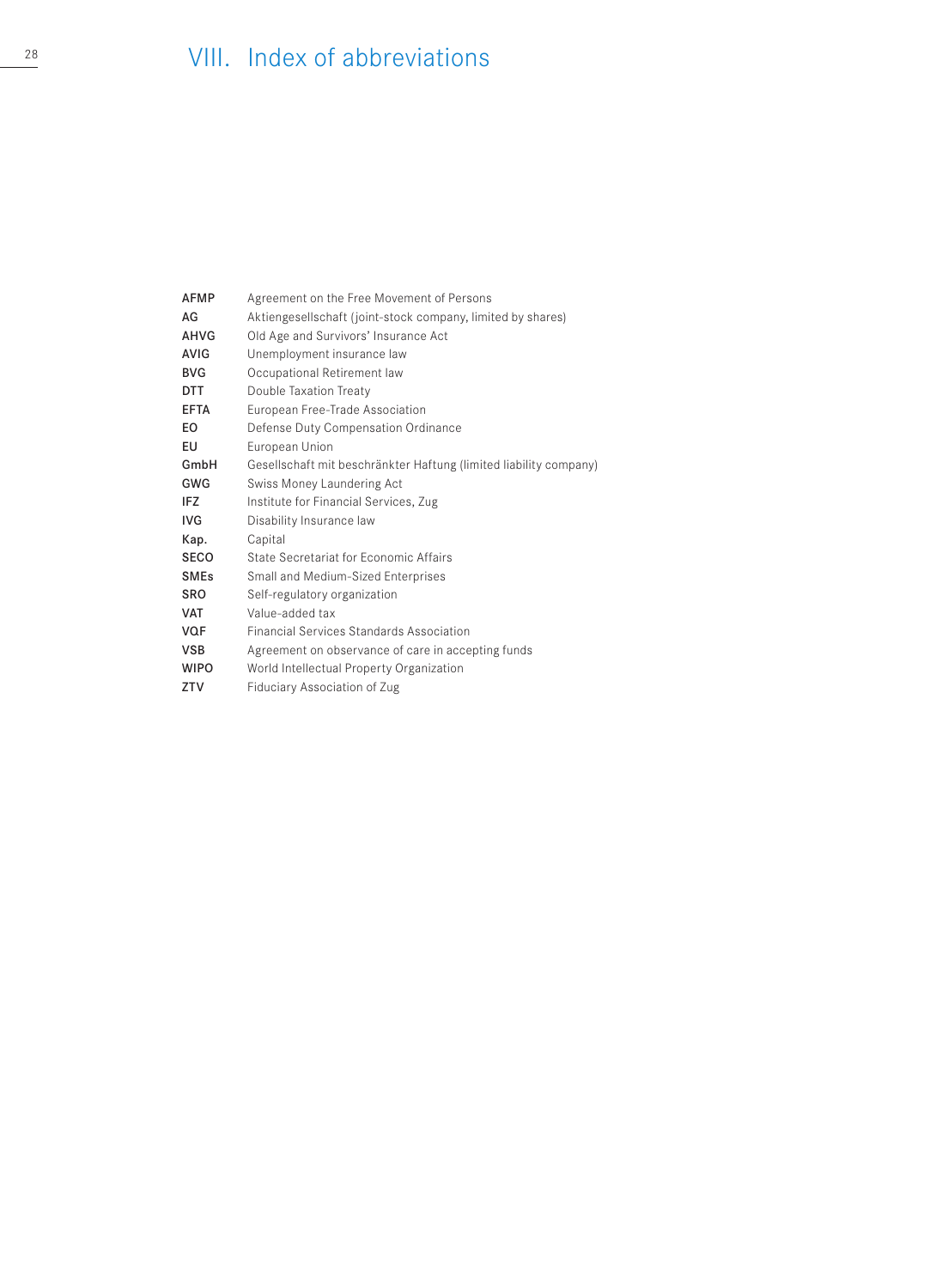

# Zug: business connects

# Economic Promotion Office Canton Zug

Our services are provided with you in mind as entrepreneur. We are your partner, and we promote Canton Zug as a business location. We are in close contact with the local enterprises, advise and support companies looking to establish a business in the Canton of Zug and assist start-ups.

Department of Economic Affairs Economic Promotion Aabachstrasse 5 6301 Zug / Switzerland T +41 41 728 55 04 economy@zg.ch www.zg.ch/economy

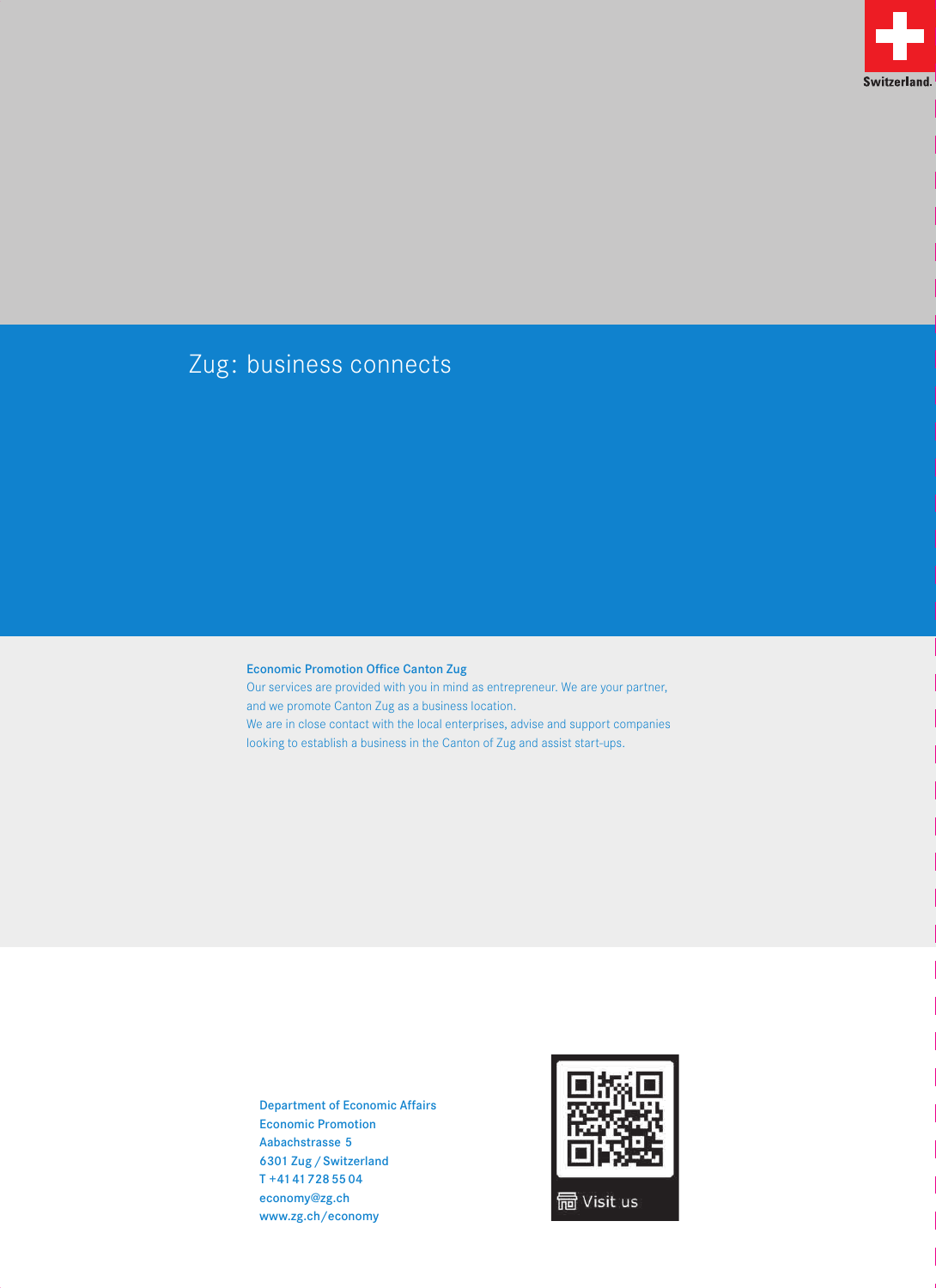# Checklist incorporation of an Aktiengesellschaft (joint-stock company)

# Aktiengesellschaft, new registration (see art. 78 HRegV [Commercial Register Ordinance])

- □ Registration
- □ Act of Incorporation
- □ Articles of Incorporation
- □ Stampa/Lex-Koller Declaration

# Further supporting documents if required

- D Declaration of acceptance by members of Board of Directors
- D Declaration of acceptance of mandate by auditing firm
- $\Box$  Board of Directors minutes (constituent meeting, signing authority)
- □ Bank certificate
- □ Agreement governing contributions in kind/acquisition of assets
- □ Acquisition balance sheet
- □ Formation report
- Audit confirmation
- D Domicile acceptance declaration
- Lex-Koller clearance
- □ Signature sheet
- $\Box$  Commercial register excerpt from auditors
- $\square$  Translations
- □ Clearance FINMA

# Do not have to be submitted:

- $\Box$  Proof of existence for founding companies
- $\Box$  Powers of attorney for founders represented
- $\square$  Subscription certificates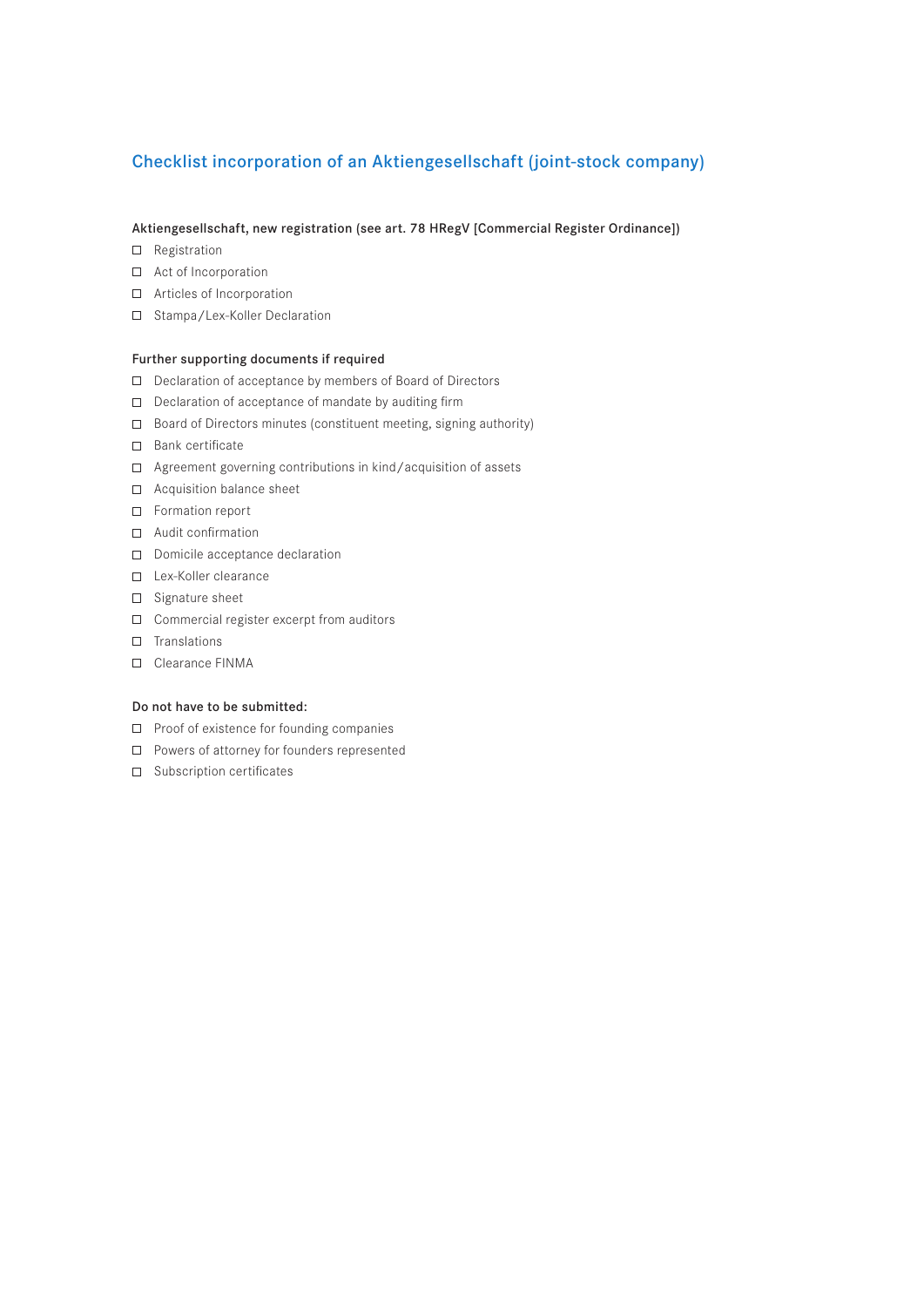# Checklist incorporation of a GmbH (limited liability company)

# GmbH, new registration

- □ Registration
- □ Act of Incorporation
- □ Articles of Incorporation
- □ Stampa/Lex-Koller Declaration
- $\Box$  Proof of existence for shareholders based outside the canton (only trading companies and legal entities)

### Further supporting documents if required

- $\Box$  Confirmation of payment
- Agreement governing contributions in kind/acquisition of assets
- □ Acquisition balance sheet or inventory list
- D Domicile acceptance declaration
- Lex-Koller clearance
- □ Signature sheet
- $\Box$  Translations
- $\Box$  Declaration of acceptance by managers
- D Declaration of acceptance from statutory auditors
- Waiver regarding audit (pursuant to art. 83 together with art. 62, paragraphs
	- 1 3 HregV [Commercial Register Ordinance])
- Minutes re chairmanship of management board
- $\Box$  Minutes re appointment of authorized signatories and type of signatory rights
- $\Box$  Formation report (only for AGs)
- □ Audit confirmation (only for AGs)
- □ Clearance FINMA

### Do not have to be submitted:

- $\Box$  Powers of attorney for founders represented
- □ Subscription certificates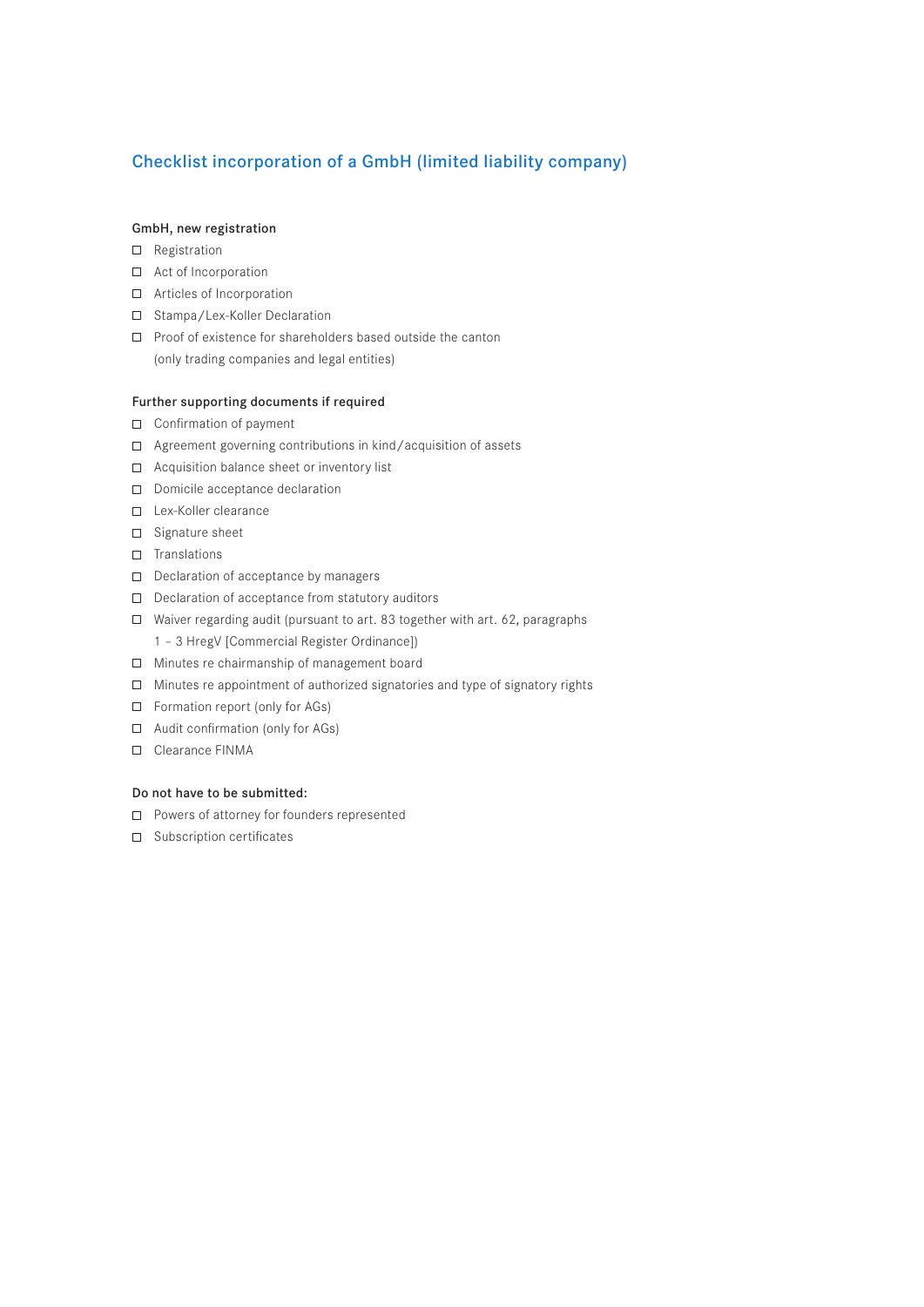# Incorporation costs

For the ordinary incorporation of an AG with a share capital of CHF 100,000 the following costs should be assumed (net incorporation costs):

| Notarization fee                                     | 2% of the share capital (minimum CHF 500)            |
|------------------------------------------------------|------------------------------------------------------|
| Registration fee commercial register                 | approx. CHF 800                                      |
| Consultancy fee (depends on amount of work involved) | approx. CHF 4000 - 7000                              |
| Swiss federal stamp duty (1 %)                       | only for a share capital of CHF 1,000,000 or greater |
| Miscellaneous costs (expenses, outlay)               | depends on amount of work involved                   |

The incorporation costs for a GmbH are comparable to those for an AG.

# Operating costs

The following annual costs should be assumed in relation to the ongoing operating costs of a company (accounting model):

| Expenditure                                                                                                                                         | Cost estimate                                                                                     |
|-----------------------------------------------------------------------------------------------------------------------------------------------------|---------------------------------------------------------------------------------------------------|
| Personnel costs (incl. social security contributions)                                                                                               | according to personnel                                                                            |
| Rental of business premises                                                                                                                         | per $m^2$ /p.a. between CHF 150 and 450<br>(average CHF 250)                                      |
| Board of Directors fees<br>(if external directors are appointed)                                                                                    | min. CHF 5000 (including approx. 10% social security<br>contributions and professional liability) |
| Audit (according to time expended)                                                                                                                  | min. CHF 1000 - CHF 5000                                                                          |
| Domiciliation fee                                                                                                                                   | approx. CHF 1000                                                                                  |
| Insurance (optional third-party liability insurance,<br>mandatory accident and health insurance, mandatory<br>occupational insurance (pension) etc. | depends on the level of cover required and the workforce                                          |
|                                                                                                                                                     |                                                                                                   |

Other costs (postal, telecommunications, water, electricity, disbursements and expenses)

# Financing

The banks are available as financing partners. Information on further financing options – in particular with regard to risk capital – can be obtained by visiting www.seca.ch.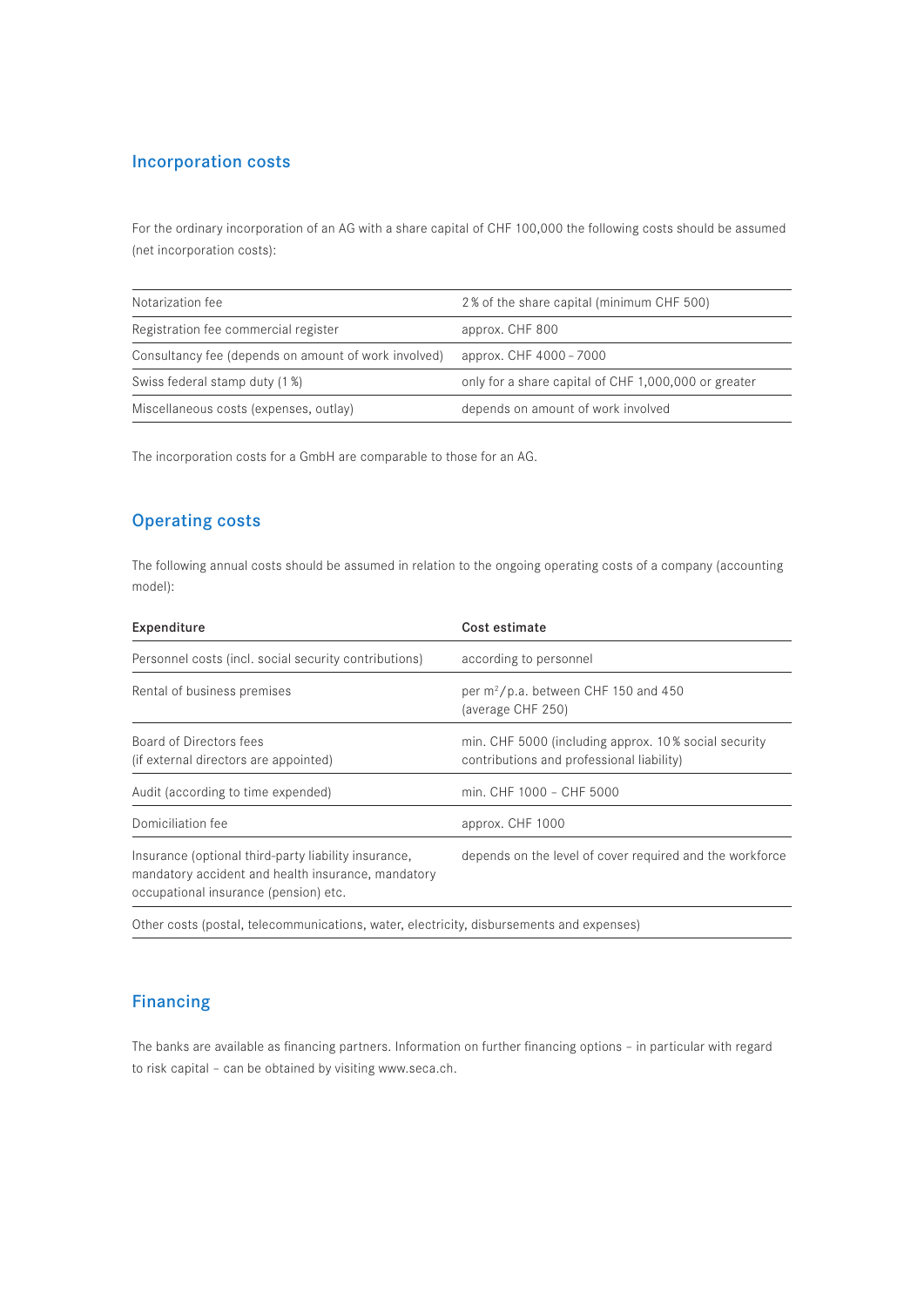# Overview mandatory contributions social insurance

| Insurance                                                               | Employee                                                                                                                                                      | Employer                                                                                                   | Person working on<br>freelance basis                                          | Person not<br>gainfully employed                         |
|-------------------------------------------------------------------------|---------------------------------------------------------------------------------------------------------------------------------------------------------------|------------------------------------------------------------------------------------------------------------|-------------------------------------------------------------------------------|----------------------------------------------------------|
| Old age and<br>survivors' insurance<br>(AHV)                            | 4.35% of earned<br>income                                                                                                                                     | 4.35% of earned<br>income                                                                                  | max. 9.95%                                                                    | Minimum amount<br>for AHV, IV and EO:<br>CHF 496/year    |
| Disability insurance<br>(IV)                                            | 0.7% of earned<br>income                                                                                                                                      | 0.7% of earned<br>income                                                                                   | max. 1.4%                                                                     | Maximum amount<br>for AHV, IV and EO:<br>CHF 24,800/year |
| Compensation<br>for loss of earnings<br>(EO)/maternity<br>benefit (MSE) | 0.225% of earned<br>income                                                                                                                                    | 0.225% of earned<br>income                                                                                 | max. 0.45%                                                                    |                                                          |
| Occupational<br>accidents                                               | none                                                                                                                                                          | in % of insured<br>earnings (differs<br>according to<br>operation/company)                                 | insured through<br>mandatory health<br>insurance                              |                                                          |
| Non-occupational<br>accidents                                           | in % of insured<br>earnings (differs<br>according to operati-<br>on/company)                                                                                  |                                                                                                            | insured through<br>mandatory health<br>insurance                              | insured through<br>mandatory health<br>insurance         |
| Health insurance                                                        | per capita                                                                                                                                                    | none (voluntary<br>at most)                                                                                | per capita                                                                    | per capita                                               |
| Unemployment<br>insurance                                               | 1.1 % for portions<br>of income up to<br>CHF 148,200;<br>0.5% for portions<br>of income over<br>CHF 148,200                                                   | 1.1% for portions<br>of income up to<br>CHF 148,200;<br>0.5% for portions<br>of income over<br>CHF 148,200 | (not insurable)                                                               |                                                          |
| Occupational<br>pension                                                 | Minimum annual<br>earnings CHF 21,330,<br>max. 50% of the<br>premiums. Amount<br>as set out in<br>insurance provisions                                        | min. 50% of the<br>premiums. Amount<br>as set out in<br>insurance provisions                               | voluntary                                                                     |                                                          |
| Family allowances                                                       | Minimum annual<br>earnings CHF 7,110,<br>or minimum per<br>month CHF 592 .-,<br>approx. 1.6% of<br>total salary (varies<br>according to<br>compensation fund) | approx. 1.6% of<br>total salary (varies<br>according to<br>compensation fund)                              | approx. 1.6% of<br>total salary (varies<br>according to<br>compensation fund) |                                                          |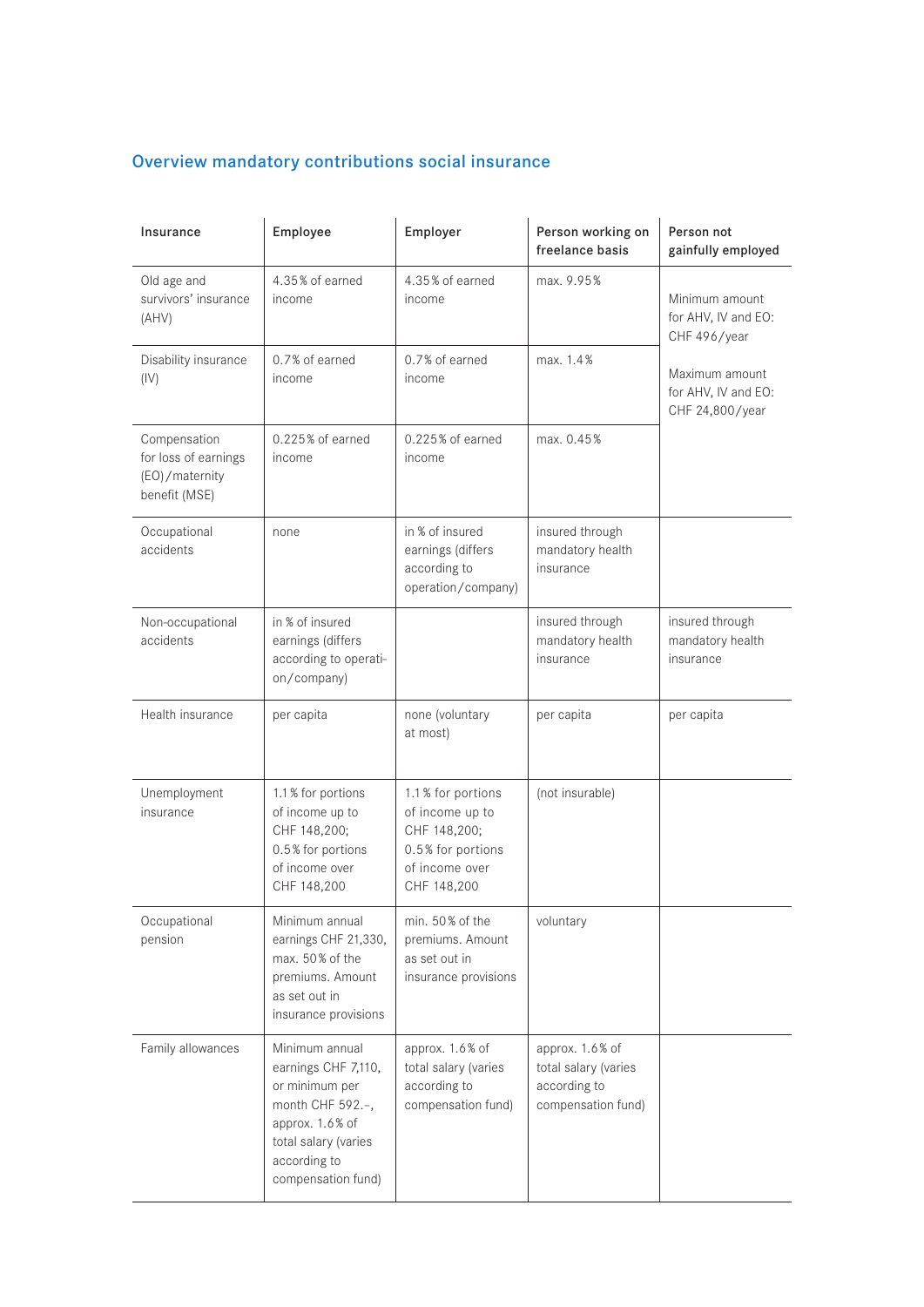# Overview residence and work permits

| Permit B | For resident foreign nationals (foreign nations who stay in Switzerland on a long-term<br>basis with or without gainful employment).                    |
|----------|---------------------------------------------------------------------------------------------------------------------------------------------------------|
| Permit C | For permanent residents (foreign nationals to whom a permanent residence permit is<br>granted after residing for five or ten years in Switzerland).     |
| Permit G | For cross-border commuters (foreign nationals whose place of residence is in an<br>EU/EFTA member state and who are gainfully employed in Switzerland). |
| Permit L | For work on a short-term basis.                                                                                                                         |

| Regime versus EU/EFTA citizens                                                                                                                                                                                                                                                                                                                                                                                                                                                                                       | Regime versus non-EU/EFTA citizens                                                                                                                                                                                                                                                                                                                                                                                                                                                                                                                                                                                    |
|----------------------------------------------------------------------------------------------------------------------------------------------------------------------------------------------------------------------------------------------------------------------------------------------------------------------------------------------------------------------------------------------------------------------------------------------------------------------------------------------------------------------|-----------------------------------------------------------------------------------------------------------------------------------------------------------------------------------------------------------------------------------------------------------------------------------------------------------------------------------------------------------------------------------------------------------------------------------------------------------------------------------------------------------------------------------------------------------------------------------------------------------------------|
| Short-term residence permit<br>(Permit L-EU/EFTA)                                                                                                                                                                                                                                                                                                                                                                                                                                                                    | Short-term residence permit<br>(Permit L)                                                                                                                                                                                                                                                                                                                                                                                                                                                                                                                                                                             |
| - entitlement, provided proof is furnished of an employ-<br>ment relationship of three months to one year (for<br>employment relationships less than three months per<br>calendar year: online registration procedure).<br>- family reunification possible<br>- residence permit: 12 months, extendable by a<br>maximum of 12 months                                                                                                                                                                                 | - work permit for key positions (e.g. initial training of<br>new personnel, specialists from international compa-<br>nies)<br>- priority to domestic employees, of economic benefit,<br>specialist's salary<br>- work and residence permit: 12 months, extendable by<br>a maximum of 12 months<br>- family reunification possible<br>- trainees: 12 - 18 months validity, no family reunificati-<br>on envisaged                                                                                                                                                                                                      |
| Cross-border commuter permit<br>(Permit G-EU/EFTA)<br>- geographical mobility without limitations<br>- weekly obligation to return home<br>- freelancing possible<br>- residence permit: validity according to employment<br>contract, in any case no longer than five years, ex-<br>tendable thereafter                                                                                                                                                                                                             | Cross-border permit<br>In the Canton of Zug cross-border commuting from non-<br>EU/EFTA countries is not possible because the Canton<br>of Zug is not one of Switzerland's border regions.                                                                                                                                                                                                                                                                                                                                                                                                                            |
| Residence permit<br>(Permit B-EU/EFTA)<br>- entitlement, provided employment contract concluded<br>for more than one year or indefinitely can be furnished<br>- residence all year round for a specific purpose with<br>center of life and place of residence in Switzerland<br>- family reunification possible<br>- right to work on a freelance basis, provided secured<br>existence<br>- residence permit: 5 years validity, extendable<br>thereafter<br>- possibility of maintaining the permit for 4 years max. | Residence permit<br>(Permit B)<br>Residence all year round with gainful employment in<br>Switzerland with center of life and place of residence in<br>Switzerland.<br>- work permit only for key positions: priority to domestic<br>employees, of economic benefit, specialist salary<br>- work permit: possibility of time-limited and indefinite<br>permits<br>- residence permit: 12 months. Once granted, permits<br>are normally renewed annually, unless there are rea-<br>sons such as criminal offences, welfare dependency<br>or labor market that speak against renewal.<br>- family reunification possible |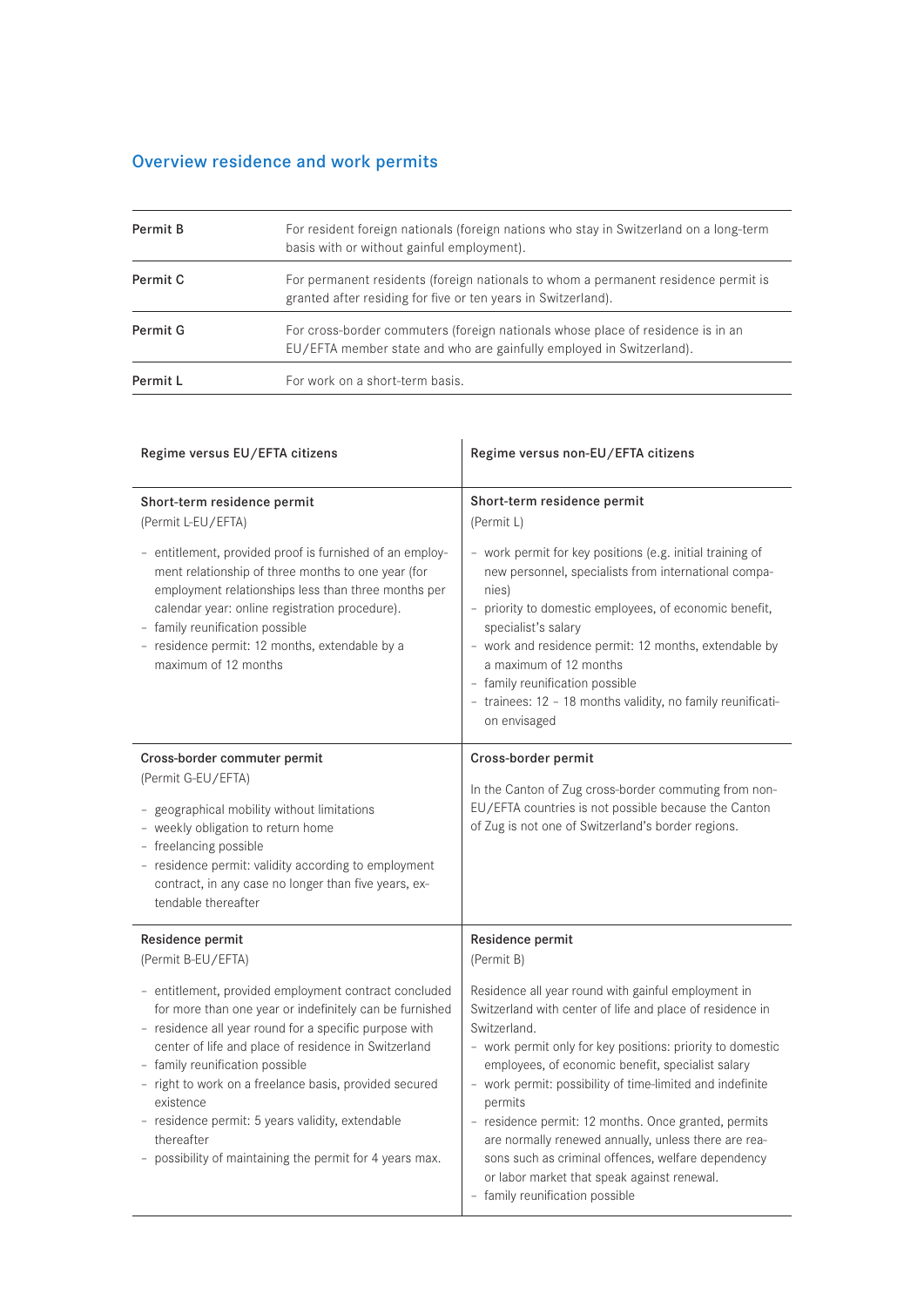| Permanent residence permit                                                                                                                                                                                                                                                                                                                                                                                                                                                                                                                                                                                                                                                                                                                                                 | Permanent residence permit                                                                                                                                                                                                                                                                                                                                                                                                             |
|----------------------------------------------------------------------------------------------------------------------------------------------------------------------------------------------------------------------------------------------------------------------------------------------------------------------------------------------------------------------------------------------------------------------------------------------------------------------------------------------------------------------------------------------------------------------------------------------------------------------------------------------------------------------------------------------------------------------------------------------------------------------------|----------------------------------------------------------------------------------------------------------------------------------------------------------------------------------------------------------------------------------------------------------------------------------------------------------------------------------------------------------------------------------------------------------------------------------------|
| (Permit C-EU/EFTA)                                                                                                                                                                                                                                                                                                                                                                                                                                                                                                                                                                                                                                                                                                                                                         | (Permit C)                                                                                                                                                                                                                                                                                                                                                                                                                             |
| - based on settlement agreements with various<br>EU countries<br>- following authorized family reunification or marriage<br>of foreign spouses to Swiss persons or persons with a<br>permanent residence permit who meet the integration<br>criteria pursuant to Art. 58a FNIA<br>- If there is no legal entitlement, they must have been<br>resident in Switzerland for an uninterrupted period of<br>five to ten yerars and the integration criteria pursuant<br>to Art. 58a FNIA must be met:<br>• the observance of public safety and order;<br>• respect for the values of the Federal Constitution;<br>• proof of sufficient German language skills<br>(reference level A1 written, A2 oral) and<br>• participation in economic life or acquisition<br>of education. | - can usually be applied for after 10 years (5 years for<br>US and Canadian citizens) residency in Switzerland<br>- command of German reference level A1 written and<br>A2 oral is a requirement<br>- the application may be submitted early after just 5<br>years of uninterrupted residence if the applicant is<br>well integrated<br>- Generally speaking, the holder has the same rights in<br>the labor market as Swiss citizens. |

# Deployed employees, cross border services **Deployed employees, cross border services**



Services in the primary and auxiliary construction sector are deemed to be any activities involving the construction, rehabilitation, maintenance, demolition of or modifications to buildings. This includes: excavation work, actual construction work, the installation and dismantlement of pre-fabricated elements, erection or equipping, alteration work, renovation, repair, dismantling operations, preventive maintenance, maintenance (painting and cleaning work), renovation.

<sup>1</sup> Obligation to register only online: www.bfm.admin.ch/bfm/de/home/themen/fza\_schweiz-eu-efta/meldeverfahren.html.